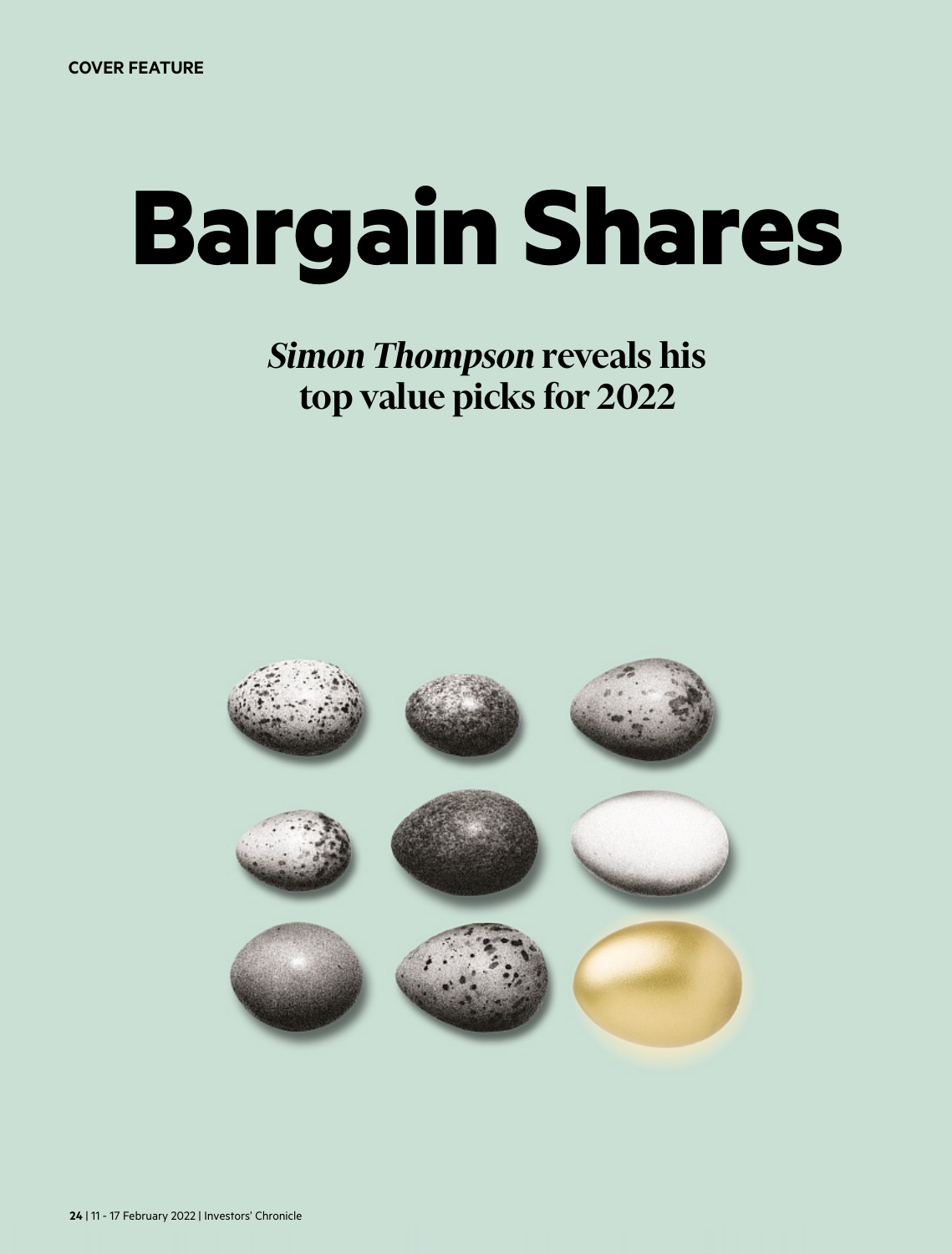The component of the component of the component of the component of the component of the component of the component of the component of the component of the component of the component of the component of the component of t heidea behind our annual Bargain Shares Portfolio is simple. It's to investin companieswhere the true worth of the assets is not reflected in the share price, usually for some temporary reason, but where we can reasonably expect that it will be in due course.

Our portfolios are based on the investment ideas of Benjamin Graham (see 'Rules of Engagement', right) and they have certainly withstood the test of time, beating the FTSE All-Share index in 19 out of the 23 years in which we have run them. During that time, they've generated an average return of 21.9 per cent in the first 12-month holding period compared with an average increase of 4.5 per cent for the FTSE All-Share index.

My 2021 motley crew of Bargain Shares proved no exception, generating a 12-monthly total return of 24.9 per cent on an offer-to-bid basis and including dividends (see table on page 43). By comparison, the FTSE All-Share Total Return index, the index against which we benchmark our annual performance, produced a return of 18.7 per cent. It's worth pointing out that the FTSE Aim All-Share index lost 7.8 per cent of its value over the 12-month period, so the portfolio's outperformance was even more striking given that the hidden gems we uncover in the stock market are found among the under-researched small and microcap segment. A full review of 2021's bargain shareswill follow in nextweek's magazine.

Targeting smaller companies has reaped handsome rewards over the years, thereby justifying our long-term bias. But it works both ways, as companies that disappoint can be punished more heavily given the less liquid nature of these shares. The flipside is that when we get it right, our track record shows substantial long-term outperformance should be expected.

There is no doubt that this investment strategy has stood the test of time, with every single one of the past six annual portfolios I

# **BARGAIN SHARES PORTFOLIO: 23-YEAR TRACK RECORD**

| Year                                                    | <b>Bargain Shares</b><br>Portfolio 1-year<br>performance (%) | <b>FTSE All-Share</b><br>index 1-vear<br>performance<br>$(\%)$ |
|---------------------------------------------------------|--------------------------------------------------------------|----------------------------------------------------------------|
| 1999                                                    | 59.0                                                         | 17.3                                                           |
| 2000                                                    | 28.1                                                         | $-4.5$                                                         |
| 2001                                                    | 2.5                                                          | $-17.2$                                                        |
| 2002                                                    | $-29.0$                                                      | $-31.0$                                                        |
| 2003                                                    | 146.0                                                        | 29.0                                                           |
| 2004                                                    | 17.1                                                         | 11.0                                                           |
| 2005                                                    | 50.0                                                         | 16.1                                                           |
| 2006                                                    | 16.9                                                         | 11.3                                                           |
| 2007                                                    | $-0.9$                                                       | $-6.0$                                                         |
| 2008                                                    | $-60.1$                                                      | $-30.9$                                                        |
| 2009                                                    | 53.4                                                         | 25.6                                                           |
| 2010                                                    | 46.1                                                         | 18.6                                                           |
| 2011                                                    | $-18.4$                                                      | $-2.7$                                                         |
| 2012                                                    | 31.9                                                         | 8.9                                                            |
| 2013                                                    | 36.4                                                         | 10.4                                                           |
| 2014                                                    | $-16.0$                                                      | 6.8                                                            |
| 2015                                                    | $-0.8$                                                       | $-7.4$                                                         |
| 2016                                                    | 11.0                                                         | 19.4                                                           |
| 2017                                                    | 30.4                                                         | 10.7                                                           |
| 2018                                                    | 12.5                                                         | $-4.9$                                                         |
| 2019                                                    | 33.1                                                         | 13.4                                                           |
| 2020                                                    | 30.2                                                         | $-8.6$                                                         |
| 2021                                                    | 24.9                                                         | 18.7                                                           |
| Average one-year return<br>Source: Investors' Chronicle | 21.9                                                         | 4.5                                                            |

selected outperforming the FTSE All-Share handsomely.

Interestingly, merger and acquisition (M&A) activity has been a regular feature of all my portfolios, as predators, attracted by the asset backing on offer, run their slide rule over the numbers. It's understandable, as in some cases valuations are so depressed that we are getting all the fixed assets in the price for free, thus offering the substantial "margin of safety" Benjamin Graham was aiming for.

So, once again, I have run the rule over around 1,500 listed companies on Aim

### **SIMON THOMPSON'S BARGAIN SHARES PORTFOLIOS PERFORMANCE (2016-21)**

|      | Portfolio total<br>return to date | <b>FTSE All-Share total</b><br>return to date | <b>FTSE Aim All-Share</b><br>total return to date |
|------|-----------------------------------|-----------------------------------------------|---------------------------------------------------|
| 2016 | 106.7%                            | 63.4%                                         | 70.9%                                             |
| 2017 | 121.5%                            | 30.5%                                         | 30.6%                                             |
| 2018 | 82.1%                             | 19.4%                                         | 7.8%                                              |
| 2019 | 53.4%                             | 23.6%                                         | 24.7%                                             |
| 2020 | 53.1%                             | 8.6%                                          | 16.1%                                             |
| 2021 | 24.9%                             | 18.7%                                         | $-7.8%$                                           |

Source: London Stock Exchange, FTSE International Bargain Shares Portfolio total return calculated on offer-to-bid basis with dividends un-invested

# **RULES OF ENGAGEMENT**

The bargain portfolio is based on the writings of Benjamin Graham, a US investor and writer, who favoured looking for companies that were "out of favour because of unsatisfactory developments of a temporary nature".

How do we know whether the "unsatisfactory developments" are indeed "temporary"? Graham's approach was to focus on the balance sheet, and specifically the net current assets – stocks, debtors and cash less any creditors. He believed that a bargain share is one where net current assets less all prior obligations exceed the market value of the company by at least 50 per cent. Graham's theory was that a strong balance sheet will usually see a company through any short-term difficulties; he called it his "margin for safety".

Finding companies that match these strict criteria has become more and more difficult over the years as the link between market capitalisation and asset value has become more tenuous. In practice, when we ran our search we found only a handful of the 1,500 listed UK companies had a bargain ratio of one or above, and this included relatively illiquid micro-cap companies with market values below £10mn that are very difficult to trade. So, to widen the net, the cut-off point has been lowered to 0.3, and to avoid liquidity issues we only considered companies with a market value above £15mn.

Finally, it must be noted that market makers could easily raise their offer quotes for smaller companies by 10 per cent-plus on publication day. However, prices and spreads have demonstrated a habit of drifting back over subsequent weeks, so please be disciplined in your share buying. These investments are for the long term, as the long-term strong outperformance of the 2016 to 2021 portfolios highlight. It is also important to buy a decent number of our recommendations to diversify risk.

# **TARGETING SMALLER COMPANIES HAS REAPED HANDSOME REWARDS OVER THE YEARS**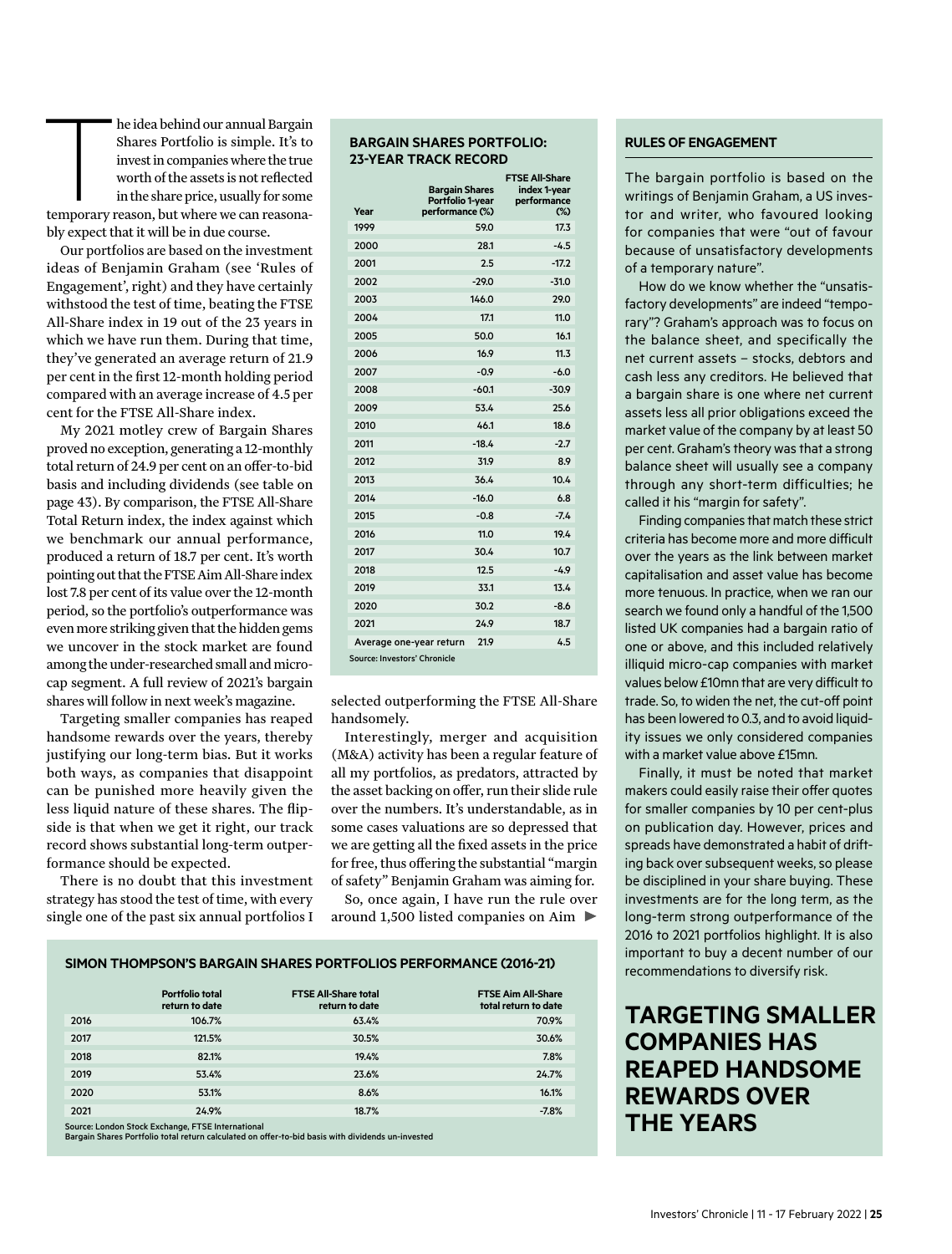and the main market of the London Stock Exchange to come up with a portfolio of companies where the asset backing should be strong enough to overcome any short-term trading difficulties and, in time, reward our loyal following of long-term value investors.

# **TAVISTOCK INVESTMENTS (TAVI)**

**Aim:** Share price: 4p **Bid-offer spread:** 3.8-4.2p **Market value:** £23.2mn **Website:** tavistockinvestments.com

- Shares trading on 53 per cent discount to last reported net asset value (NAV)
- £8.1mn cash on balance sheet and £20mn deferred cash payout from Titan Asset Management exceeds £23.2mn market capitalisation
- Advisory business growing organically and set to deliver over £3mn of Ebitda in 2021-22 financial year

Aim-traded**Tavistock Investments (TAVI)**, a financial services group that was established in 2013 and which now has more than 175 advisers across the UK helping more than 40,000 clients look after £4bn of investments, pulled off an eye-catching disposal last summer. It is one that investors have yet to cotton on to. In fact, my sum-of-the-parts valuation is almost four times the current share price.

The sale of the group's multi-asset manager, Tavistock Wealth, to Titan Wealth – a fast-growing discretionary fund management business that is aiming to grow assets under management (AUM) to £20bn to £30bn within the next three to five years – not only realised £40mn for Tavistock, but the sale agreement included a valuable 10-year earnout, too. Tavistock received £20mn of cash on completion in August 2021 with the balance of £20mn payable in equal instalments over the next three years, linked to the maintenance of Titan Wealth'srevenues.

In the financial year to 31 March 2020, Tavistock Wealth reported pre-tax profit of £2.3mn from gross revenue of £5.6mn, so the £40mn consideration is a reasonable price for a profitable asset manager with £1.15bn of AUM and one that subsequently increased reported earnings, before interest, depreciation and amortisation (Ebitda) from £3mn to £3.9mn on revenue of £5.85mn in the 12 months to 31 March 2021.

In addition, Tavistock entered a 10-year earn-out with Titan whereby it will receive half of future net income on any increased funds under management within Tavistock Wealth's Acumen Ucits funds (Ucits, or undertakings for collective investment in transferable securities, is a set of voluntary rules that many ETFs follow). A new company within Tavistock Investments, Tavistock Asset Management, is continuing to market the group's centralised investment proposition, which includes both the Acumen Ucits funds and the company's model portfolio service.

Importantly, Titan is led by an experienced management team backed by Ares Management, Maven Capital Partners and Hambleden Capital. Joint chief executive James Kaberry is founder of Pantheon Financial Management, which grew to be one of the UK's largest financial advisory firms; and executive chairman and joint chief executive Andrew Fearon is the founder of one of the biggest UK consolidators of independent financial advisers (IFAs), Independent Wealth Planners. Fearon has been active in UK wealth management, too.

Bearing in mind the £20mn deferred cash element of the transaction, Tavistock's directors noted in the group's interim accounts at the tail end of last year that they "are confident Tavistock Wealth's gross annual revenue will exceed the £6mn performance benchmark" referred to in the sale and purchase agreement with Titan. In the same accounts, Tavistock booked a £35.8mn net profit on the disposal, noting that the transaction qualified for a Substantial Shareholding Exemption, thus avoiding a  $£7$ mn tax charge.

The impact on Tavistock's balance sheet has been dramatic, enabling the group to repay £3.5mn of debt to its bankers and clear borrowings, repurchase 4.7 per cent of the share capital at 4.7p a share in an earnings and NAV-accretive share

**OUR PORTFOLIOS HAVE WITHSTOOD THE TEST OF TIME, BEATING THE FTSE ALL-SHARE INDEX IN 19 OUT OF THE 23 YEARS IN WHICH WE HAVE RUN THEM**

buyback, hike the interim dividend fivefold to 0.05p a share, and boost NAV per share from 2.59p in March 2021 to 8.6p a share in September 2021.

It also means that Tavistock's £23.2mn market capitalisation is less than half book value of £49.8mn, even though the group held £17.2mn of cash and £22.5mn of receivable balances including the £20mn deferred consideration from Titan. That's a harsh valuation considering Tavistock's advisory business is continuing to grow organically and has funds to deploy on an accelerated acquisition programme to mitigate the loss of earnings from Tavistock Wealth.

# **Fast-growing advisory business delivering a fully integrated offering**

In the financial year to 31 March 2021, Tavistock improved the profitability of its advisory business no end, boosting Ebitda from £375,000 to £2.28mn on modestly higher revenue of £23.7mn, buoyed by a strong turnaround of its three divisions:

• Tavistock Private Client – an award-winning practice that provides independent financial advice, specialist wealth management, tax saving and financial planning to higher-net-worth clients.

• Tavistock Partnership – a group of professional IFAs whose sole objective is to enhance the financial planning offering to their clients while growing the value of their business.

• Tavistock Partners – a business providing compliance, regulatory, administration and accounting services to IFAs.

The positive trend has continued into the current financial year, as the advisory business increased its revenue by more than a third from £10.7mn to £14.7mn in the six months to 30 September 2021 and delivered 56 per cent higher Ebitda of £1.5mn. This is the directors' preferred measure of profitability of financial performance as Ebitda strips out the distorting impact of one-off gains and losses from acquisitions as well as other non-cash items.

It's also worth noting that the directors are guiding shareholders to expect annual revenue from the advisory business alone to exceed the total group revenue for the 2020-21 financial year, even though Tavistock Wealth accounted for £5.9mn of group revenue of £28.7mn in that 12-month trading period.

The implication is that Tavistock's advisory business is now generating around £3mn in Ebitda (before central overheads) on over £29mn of revenue, thus easily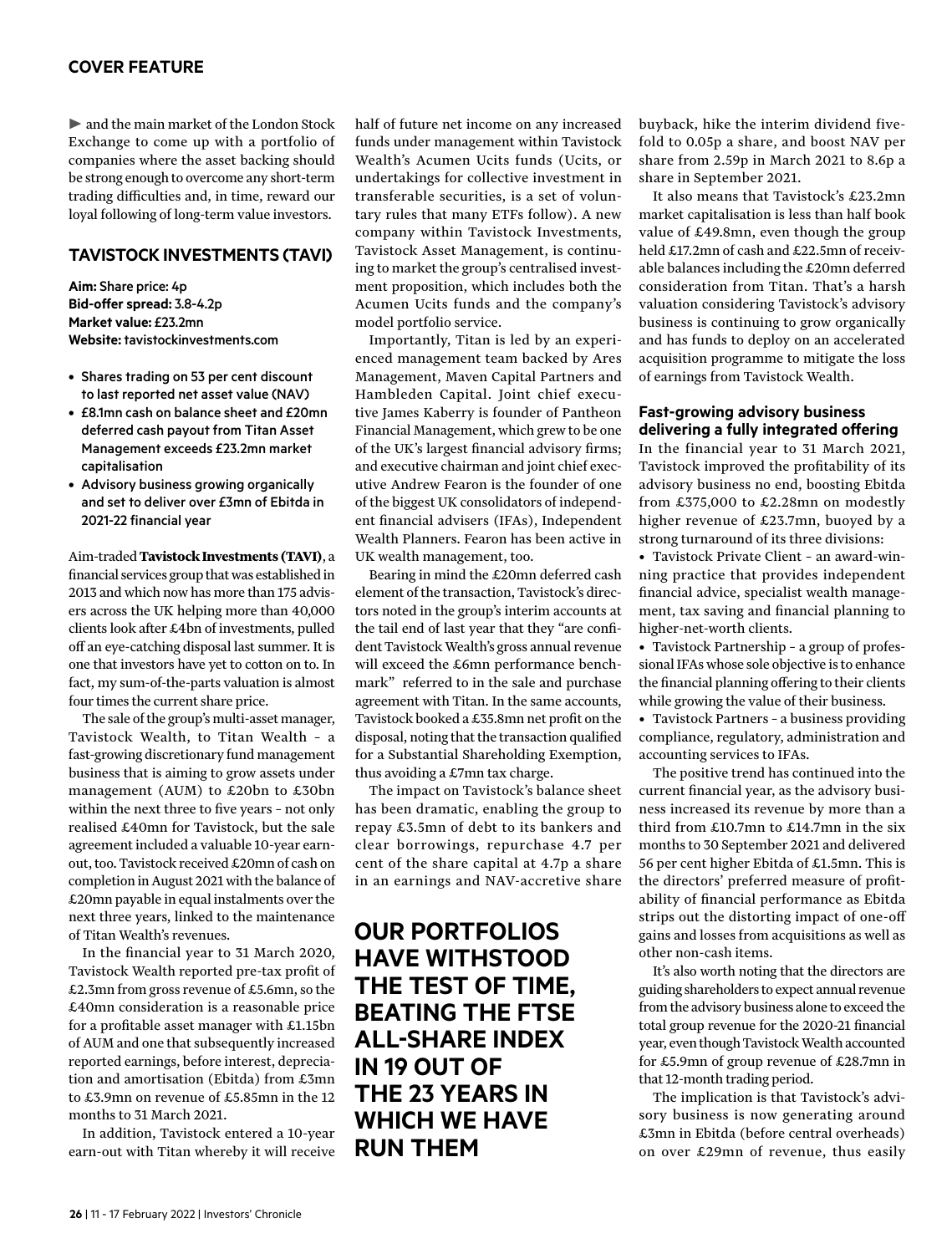# **TAVISTOCK INVESTMENTS SUM-OF-THE-PARTS VALUATION**

| Portfolio company                                                                    | Estimated carrying value 31 January 2022 | Value per share   | <b>Basis of valuation</b>                                                                                                           |
|--------------------------------------------------------------------------------------|------------------------------------------|-------------------|-------------------------------------------------------------------------------------------------------------------------------------|
| Cash                                                                                 | $£8.1$ mn                                | 1.4 <sub>p</sub>  | 2021 interim accounts adjusted for Morgan Financial<br>acquisition and initial payment on LEBC stake acquisition.                   |
| <b>LEBC stake Cinitial consideration)</b>                                            | £6.0 <sub>mn</sub>                       | 1.0 <sub>p</sub>  | RNS announcement 10 January 2022.                                                                                                   |
| Titan Asset Management deferred consideration                                        | £20.0mn                                  | 3.5 <sub>p</sub>  | Sale and purchase agreement 14 June 2021.                                                                                           |
| <b>Tavistock Advisory</b>                                                            | £61.7mn                                  | 10.7 <sub>p</sub> | Multiple of two times revenue for 2021/22 financial year and<br>19 times Ebitda multiple, and Morgan Financial acquisition at cost. |
| <b>Total NAV</b>                                                                     | £95.8mn                                  | 16.5p             |                                                                                                                                     |
| Source: Tavistock Investments' 2021 interim accounts, London Stock Exchange filings. |                                          |                   |                                                                                                                                     |

underpinning a valuation of two times revenue for the unit in a sector where mergers and acquisitions are more often pitched at three times revenue.

# **Astutely recycling cash**

Importantly, the directors are recycling the cash from the disposal, having announced two acquisitions last month, the first of which was the £10mn purchase of a 21 per cent minority stake in LEBC Holdings, an IFA group that has three subsidiaries: LEBC Group, Aspira Corporate Solutions and Hummingbird. The LEBC shares are being acquired from the widow of LEBC's former chief executive and founder, Jack McVitie, who unexpectedly passed away last year. Tavistock will pay £6m cash on completion and the balance 12 months later.

LEBC was established in 2000 as a provider of financial planning and consultancy services to private and corporate clients. It employs 46 financial planners, has more than 75,000 clients and an estimated £5bn of assets under advice, of which over £500mn is invested in LEBC's model portfolio service. LEBC's draft accounts for the financial year ended 30 September 2021 reveal that it generated Ebitda of £3.3mn on gross revenue of £15mn and had net assets of £5.6mn.

LEBC's majority shareholder is **BP Marsh & Partners (AIM: BPM)**, the specialist investor in early-stage financial services businesses. It's a company I have followed for the past decade, during which time BP Marsh's share price has quadrupled on the back of strong investment performance. The price paid by LEBC for its stake equates to 14 times Ebitda, a reasonable multiple and one that offers decent potential for investment upside as Tavistock works with both BP Marsh and LEBC's management to accelerate LEBC's commercial development and operational efficiency.

In addition, Tavistock has just announced

the £3.7mn cash acquisition of Morgan Financial Group, an IFA group with offices in Bath and Cheltenham. Established in 1992, and boasting more than 1,500 clients with £500m of assets under advice, Morgan reported Ebitda of £0.3mn on revenue of £2.3mn in the 2021 financial year. The consideration equates to 4.6 times net assets, a point that further underlinesthe chronic undervaluation of Tavistock's own businesses.

# **Sum-of-the parts valuation**

Clearly, Tavistock's profitable advisory business is being incredibly lowly rated, both by the stock market and in the group's conservative balance sheet.

To put this into some perspective, only £15.7mn (2.7p a share) of Tavistock's NAV of £49.8m (8.6p a share) is being attributed to the advisory business, after stripping out £8.1mn cash on the group's balance sheet (net of the initial £6mn payment for the LEBC stake and £3.1mn initial cash payment for the Morgan Financial acquisition), £20mn deferred cash due from Titan over the next three years, and the value of the newly acquired stake in LEBC. The advisory business could easily be worth four times that amount in a trade sale.

In fact, I estimate that Tavistock has a sum-of-the-parts valuation of 16.5p, or four times the current share price. That valuation is also double the last reported NAV of 8.6p a share, which highlights the advisory unit's hidden value in the group balance sheet. It's a glaring valuation anomaly given that the advisory business is highly profitable and delivering strong organic growth.

Moreover, with Tavistock's chief executive Brian Raven and chairman Oliver Cooke controlling 17 per cent of the shares, the directors have a vested interest in narrowing the share price discount to both NAV and my reasonable sum-of-the-parts valuation. The fact that the interim dividend was hiked

fivefold to 0.05p a share points towards a decent and progressive income stream for investors, too.

In a consolidating sector, there is even a chance that Tavistock will attract attention given the deep share price discount to the underlying value of its assets. Titan's directors are certainly aware of this possibility, having inserted a clause in the sale agreement with Tavistock that enables Titan to acquire the remainder of the Tavistock business by matching any such bid received by it during the three years following completion of the sale of Tavistock Wealth. Buy.

# **VECTOR CAPITAL (VCAP)**

**Aim: Share price:** 44.5p **Bid-offer spread:** 43-46p **Market value:** £20.1mn **Website:** vectorcapital.co.uk

- Trading ahead of 2021 profit estimates
- Double-digit earnings growth forecast in 2022
- Enlarged wholesale borrowing facilities
- 2022 forward price/earnings (PE) ratio of 9 and prospective dividend yield of 6 per cent

**Vector Capital (VCAP)**, a commercial lender that offers secured property loans to predominantly small property developers who buy properties to refurbish and then re-sell, has flown below the radar since its initial public offering (IPO) on London's junior market in December 2020.

In fact, even though Vector delivered 27 per cent growth in its average loan book to £46.3mn in 2021 and will beat analysts' earnings expectations, the shares are still trading at last summer's 47p placing price when investors backed a £1.5mn equity raise. The funds are supporting ongoing strong demand for its short-term loans, the company having  $\blacktriangleright$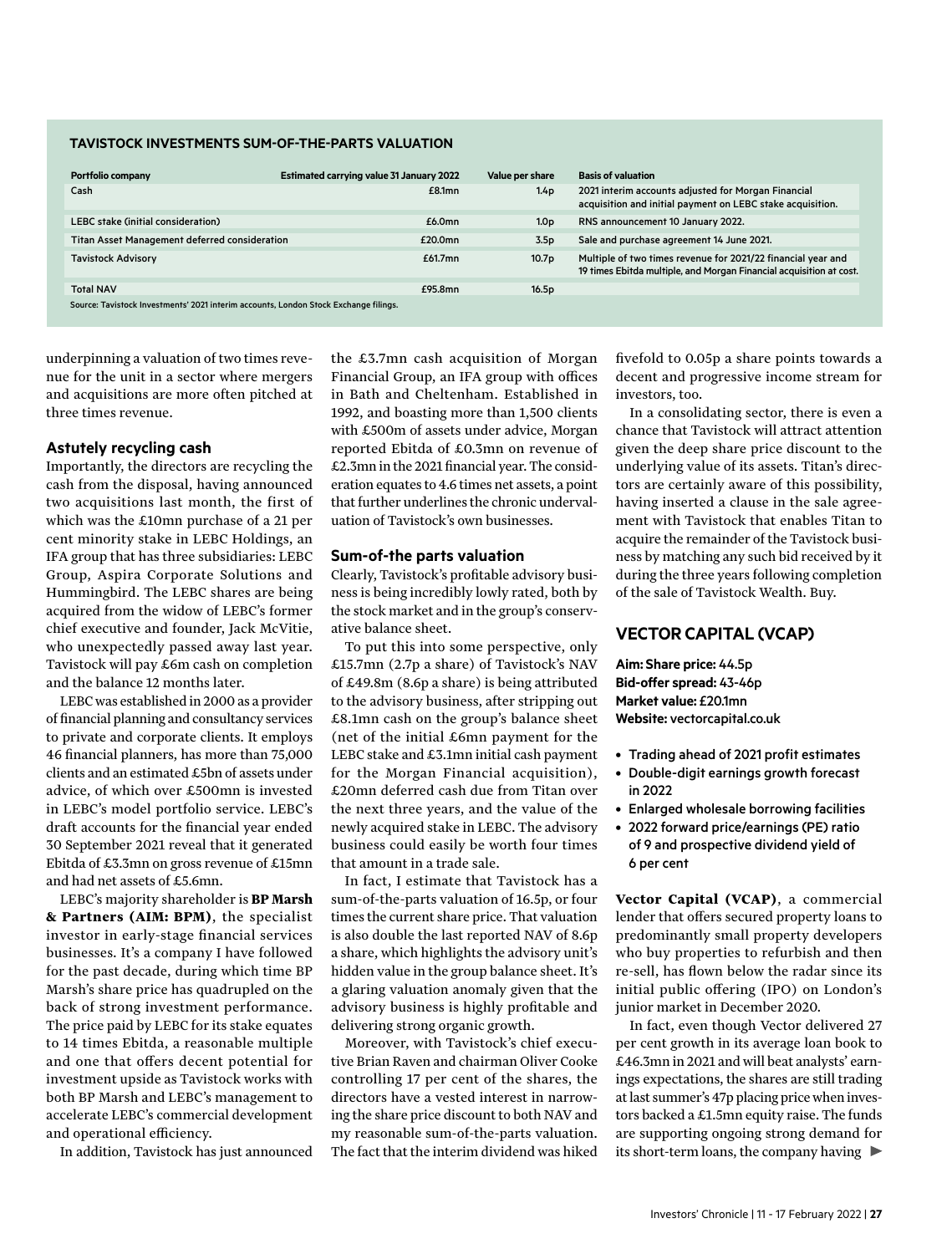# **COVER FEATURE**

previously raised £2.6mn net proceeds at 38p a sharewhen it first listed its shares on Aim in December 2020.

A buoyant UK property market, Vector's competitive strengths through well-established broker relationships, and the speed at which it can approve loans are supportive of loan demand staying high. Specifically, Vector's clients borrow for general working capital purposes, bridging finance, land development and acquisitions on residential, commercial and buy-to-let properties.

# **Types of loan**

Vector typically provides 12-month termloans with fixed interest rates of between 11 and 14 per cent. It may then offer extensions on the same or revised terms for the following 12 months. Borrowers can repay before their loan matures, usually without penalty. Loan exits are usually by refinancing with high-street or challenger banks once customers can meet their requirements, or from the sale of the property on which the loan is secured. Vector does not generally lend on a junior, subordinated, or unsecured basis, or accept any collateral located outside the UK as security.

Customers utilise their loan proceeds for a variety of purposes including: refinancing of existing property loans; property acquisitions; business finance loans – these are secured against property, but the funds are used for a separate business purpose; changeof-use development – the conversion of a building either from office to residential, or house to flats; property new build; and land acquisition - for these loans, security is taken against the land purchased at a lower loanto-value ratio than for other types of loans.

# **Loan demand and prudent underwriting**

Such is the current demand that Vector has recently increased its wholesale borrowing facilities with Shawbrook Bank and Aldermore from £30mn to £35mn. Management is also trialling a co-funding model to allow thirdparty lenders to participate directly alongside the group in the provision of loans.

It should be noted that Vector incurs a fixed 6.5 per cent interest charge on its wholesale banking lines and lends out to customers at the previously mentioned rates of 11 to 14 per cent, implying an incremental net interest margin of 4.5 to 7.5 percentage points on new lending. In addition, Vector earns an arrangement fee of 1-2 per cent, which more than covers loan administration costs

# **CASE STUDY: CROWN HOUSE, GREAT YARMOUTH**



Vector provided a £3.2mn exit loan secured on Crown House, Great Yarmouth. Originally an office block, the property has been developed into 30 one- and two-bedroom flats with a total value of £4.3mn.

The exit loan was used to redeem a group of early investors who financed the development of Crown House and provide the developer with the flexibility and time to sell the flats. The finance was provided within three weeks and will see the development through the sales process.

and introduction fees paid to credit brokers, some of whom have worked with the group for more than 20 years.

Importantly, credit quality remains robust and bad debts are minuscule. Vector only incurred £43,000 of impairments in the four years prior to listing its shares in December 2020. An average loan size of £586,000 across a book of 79 secured loans diversifies customer concentration risk while a modest loan-to-value ratio of 52 per cent provides suitable cover in the event of a default, and a cushion against the impact of a market downturn on the gross value of its security. The requirement for director personal guaranteeswhen lending to special purpose vehicles further mitigates default risk.

# **VECTOR TYPICALLY PROVIDES 12-MONTH TERM LOANS WITH FIXED INTEREST RATES OF BETWEEN 11 AND 14 PER CENT**

# **A scalable model**

Vector's board doesn't expect any significant increase in variable costs as the loan book scales up over the next two to three years. Also, the facilities provided by Shawbrook and Aldermore are at fixed rates, and there is no non-utilisation fee.

This means that Vector's cost-to-income ratio should decline as revenue growth translates into improved operating margins as economies of scale are reaped from a bespoke IT platform and online portal. Importantly, it is readily scalable to facilitate growth in the loan book to £100mn (from £46.3mn at the end of 2021) without a parallel increase in operating expenses, staff, or IT infrastructure upgrades. Interestingly, other wholesale lenders are interested in providing much larger credit facilities at reduced interest rates once the business has attained the requisite scale, thus offering additional scope to boost operating profit margins.

It's worth considering that Vector doesn't compete with the regulated mortgage sector, but with providers of unregulated short-term loans. This segment of the market includes specialist short-term lenders as well as larger regulated banks offering unregulated loans. Vector's market does not appear to be primarily price-driven. Commissions paid to brokers are at industry standard rates, so do not represent a source of differentiation for introducers. All other fees are transparent.

Admittedly, interest rates are a more important factor, but developer clients are experienced enough in their chosen sector to structure projects such that the development gain can absorb relatively high short-term interest rates on that part of the financing. A steady rate of repeat business with existing borrowers highlights this point.

# **Earnings risk to the upside**

A prudent approach to underwriting, a relatively fixed cost base and the absence of bad debts explain why a high proportion of interest income and fees earned are converted into operating profit.

Vector increased operating profit by 22 per cent to £3.37mn on 20 per cent higher revenue of £4.33mn in 2020, and analysts at house broker Allenby had been anticipating an increase in operating profit to £3.73mn on revenue of £5mn in 2021. However, this was based on a year-end loan book of £40mn, rather than the reported figure of £46.3mn. The group will exceed those estimateswhen it releases annual results in April, having guided investors to expect revenue to rise by at least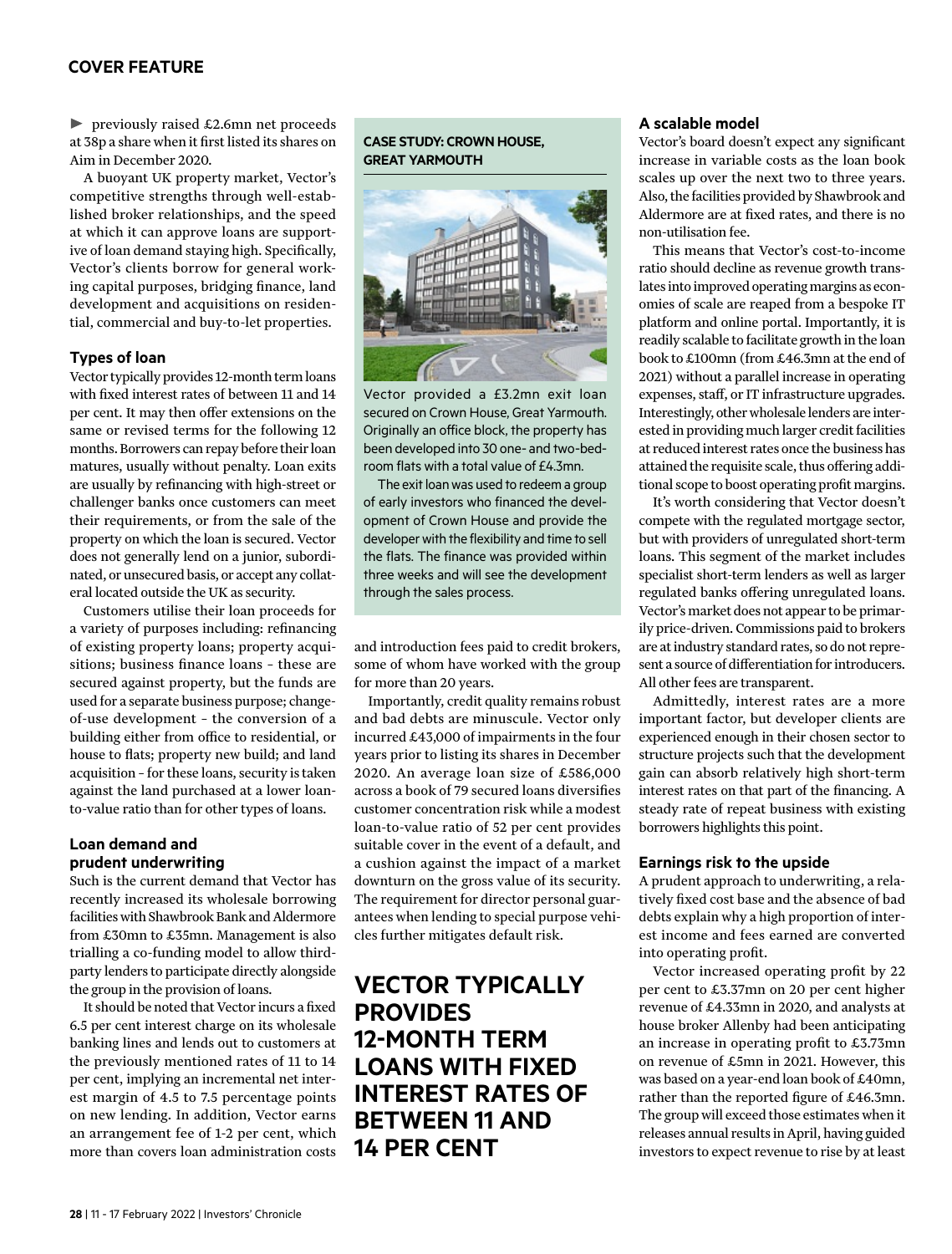24 per cent to £5.3mn. It also means that the dilutive impact of the placings on earnings per share (EPS) will be reduced, too.

Moreover, with the loan book at the start of the 2022 financial year already achieving Allenby's previous year-end closing figure, then there are decent prospects that Vector will exceed Allenby's revenue estimate of £5.69mn, which underpins its operating profit estimate of £4.37mn and pre-tax profit forecast of £2.9mn. The broking house's 2022 EPS estimate of 5.21p, which factors in 9.5 per cent annual growth, looks beatable, too.

However, even without factoring likely upgrades to the 2022 estimates, the shares are still only trading on a forward PE ratio of 8.5. It's worth noting that the founders control 75 per cent of the shares, so have a vested interest in progressing the 2020 annual dividend of 2.4p a share, the board having declared a maiden interim dividend of 0.95p a share in 2021. Allenby is pencilling in a 2.8p-a-share payout for 2022, implying a prospective dividend yield of 6.3 per cent.

For good measure, the shares trade on a 13 per cent discount to book value. That effectively gives a further 'margin of safety', as the £3mn difference between the company's market capitalisation and NAV equates to 6.5 per cent of the loan book. For a business that incurs minuscule impairments, and is growing profits organically, this is an excellent entry point. Buy.

# **H&T (HAT)**

**Aim: Share price:** 282.5p **Bid-offer spread:** 280-287p **Market value:** £113mn **Website:** handt.co.uk

- Priced on 15 per cent discount to book value
- Pre-tax profit set to double by 2023
- 2023 PE ratio of 7.3 and dividend yield of 5.8 per cent

Established in 1897, **H&T (HAT)** is the clear market leader in UK pawnbroking, a segment of the alternative credit market that is shunned by the mainstream lenders and, as such, provides a valuable source of credit to individuals lacking the financial status to borrow from high-street banks.

Operating from a chain of 254 stores across the UK, H&T's diversified product offering also includes unsecured lending, a strong new and pre-owned retail jewellery franchise, cheque cashing, Western



**ANNUAL HOUSE PRICE GROWTH BY REGION IN 12 MONTHS TO NOV 2021 (%)**



Source: HM Land Registry and Office for National Statistics – UK House Price Index

# **VECTOR CAPITAL DELIVERING STRONG LOAN GROWTH**





# **VECTOR CAPITAL FINANCIAL RESULTS AND ESTIMATES**

| Year end 31 Dec                                 | 2018       | 2019       | 2020             | 2021F            | 2022E             |  |  |  |
|-------------------------------------------------|------------|------------|------------------|------------------|-------------------|--|--|--|
| Revenue                                         | $£1.84$ mn | £3.59mn    | $£4.33$ mn       | £5.00mn          | £5.69mn           |  |  |  |
| Operating profit                                | $f1.42$ mn | £2.76mn    | £3.37mn          | $f3.73$ mn       | £4.37mn           |  |  |  |
| Operating margin                                | 77.2%      | 76.9%      | 77.8%            | 74.6%            | 76.8%             |  |  |  |
| Pre-tax profit                                  | $£1.24$ mn | $£1.97$ mn | £2.35mn          | £2.56mn          | £2.91mn           |  |  |  |
| Year-end loan book                              | $£21.1$ mn | £33.6mn    | £36.4mn          | £40.0mn          | £46.0mn           |  |  |  |
| Earnings per share                              | na         | na         | 5.58p            | 4.76p            | 5.21 <sub>p</sub> |  |  |  |
| Dividend per share                              | na         | na         | 2.4 <sub>D</sub> | 2.4 <sub>D</sub> | 2.8 <sub>p</sub>  |  |  |  |
| Source: Company data, Allenby Capital estimates |            |            |                  |                  |                   |  |  |  |

Union money transfer and foreign currency exchange. Since listing its shares on London's junior market in 2006, H&T has exploited both organic growth opportunities and made some shrewd acquisitions.

For instance, the £10.6mn earnings-enhancing acquisition of 65 stores trading as **TheMoney Shop (TMS)** and 32 pledge books exploited a rare opportunity to acquire a complementary portfolio of stores in the summer of 2019. The bolt-on deal not only expanded the group's geographic footprint, but H&T's investment of £4mn of muchneededworking capital into what had been a cash-strapped business enabledTMS to materially improve its trading performance. The purchase price was part-funded by a £6mn placing at 316p a share. Later that year, H&T spent £8mn acquiring 113 pledge books from Albemarle & Bond.

Of course, the Covid-19 pandemic has subsequently dampened H&T's earnings,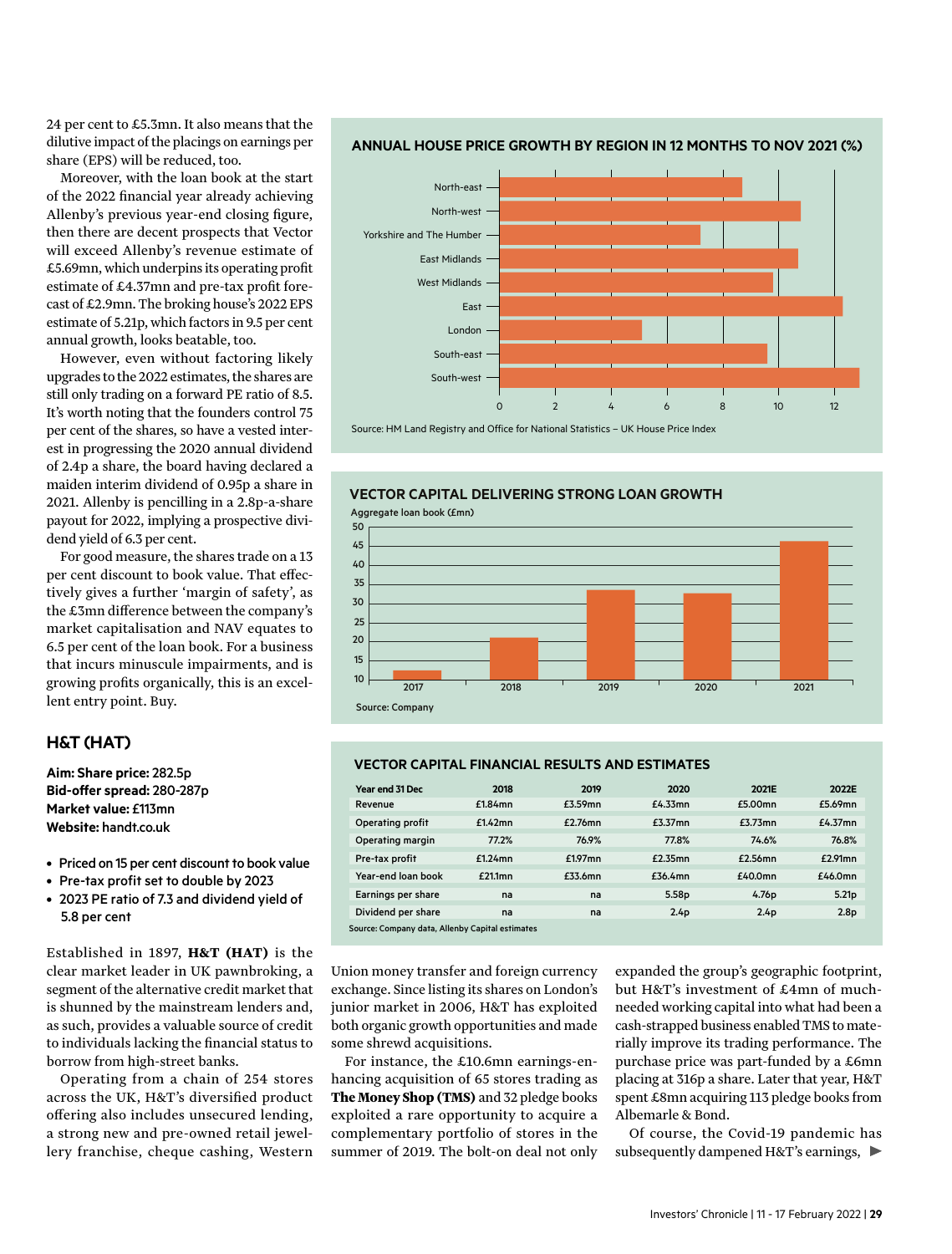# **H&T FINANCIAL RESULTS AND ESTIMATES**

| Year-end<br>31 Dec | Pre-tax<br>profit                                                                                                                                     | <b>Earnings</b><br>per share | <b>Price/earnings</b><br>ratio | <b>Dividend</b><br>per share | <b>Dividend</b><br>yield | Pavout<br>ratio | <b>Tangible</b><br>NAV per share | <b>Price to tangible</b><br>net asset value | Return on<br>tangible equity |  |
|--------------------|-------------------------------------------------------------------------------------------------------------------------------------------------------|------------------------------|--------------------------------|------------------------------|--------------------------|-----------------|----------------------------------|---------------------------------------------|------------------------------|--|
| 2019A              | $£20.1$ mn                                                                                                                                            | 43.9p                        | 6.5                            | 4.7p                         | 1.7%                     | 11%             | 250 <sub>p</sub>                 | 1.13                                        | 18.0%                        |  |
| 2020A              | £15.6mn                                                                                                                                               | 32.1 <sub>p</sub>            | 8.8                            | 8.5 <sub>D</sub>             | 3.0%                     | 27%             | 282 <sub>p</sub>                 | 1.01                                        | 11.9%                        |  |
| 2021E              | $£10.1$ mn                                                                                                                                            | 19.8 <sub>p</sub>            | 14.3                           | 10.0 <sub>D</sub>            | 3.5%                     | 51%             | 292 <sub>p</sub>                 | 0.97                                        | 6.9%                         |  |
| 2022E              | £15.9mn                                                                                                                                               | 31.1 <sub>p</sub>            | 9.1                            | 13.5 <sub>p</sub>            | 4.8%                     | 43%             | 313 <sub>p</sub>                 | 0.91                                        | 10.3%                        |  |
| 2023E              | £20.7mn                                                                                                                                               | 39.4 <sub>D</sub>            | 7.2                            | 16.5 <sub>D</sub>            | 5.8%                     | 42%             | 338 <sub>p</sub>                 | 0.84                                        | 12.1%                        |  |
|                    | Source: Company data, Shore Capital estimates. Dividend yield, PE ratio and price to tangible book value ratio calculated using share price of 283.5p |                              |                                |                              |                          |                 |                                  |                                             |                              |  |

so much so that analysts at house broker Shore Capital expect pre-tax profit and EPS to have fallen a third to £10.1m and 19.8p, respectively, in 2021.

Moreover, that followed a 22 per cent decline in 2020, from a 2019 high water mark when the group posted adjusted pre-tax profit of £20.1mn and EPS of 43.9p.However, there are sound reasons to believe that H&T's profits will rebound strongly this year and next.

# **Primed for a strong profit rebound**

Having seen H&T's pawnbroking loan book shrink during the Covid-19 pandemic as customers redeemed their pledges (a reflection of low borrowing requirements as lockdowns and travel restrictions prevented customers spending cash), a pre-close trading update revealed that pledge lending has returned to pre-pandemic levels. H&T notes positive momentum across the customer spectrum and in all geographies.

The months of November and December saw particularly strong borrowing demand, with lending volumes in December at record levels. Prudent loan-to-value ratios have been maintained to protect credit quality with average pledges around £320, while redemption rates remain stable and above historic norms – another positive indicator. By the 2021 year-end, the pledge book had grown to £67mn, up a third since June 2021 and 39 per cent higher than at the start of the year.

The point is that with the segment accounting for over half of group gross profit in the first half of 2021, the benefit of the higher pledge book will be seen in the 2022 financial performance.

Furthermore, the year-on-year comparable will be soft given the negative impact that the UK's protracted lockdown (in the first half of 2021) had on footfall in H&T's stores. The return to more regular levels of footfall this year will also benefit pawnbroking scrap activities and gold purchasing (7 per cent of H&T's gross profit in the first half of 2021).

For instance, last year scrap profit was impacted by the delay in auctions, delay in sale of diamonds due toCovid-related restrictions, and lower volumes going to scrap. In addition, the recent removal of UK travel restrictions for overseas travel will benefit H&T's foreign currency exchange business as millions of holidaymakers jet off to warmer climes. There is less competition, too, aslesswell-funded players have exited the market, so it's likely to be far more profitable business, too.

It's worth noting, too, that H&T's retail sales remain robust, buoyed by consistently strong demand for high-quality pre-owned watches and jewellery both online and in store. The important Christmas trading period was particularly successful.

Overall, retail sales for 2021 were up a fifth on 2020, and at improved margins. Retail performance in the second half of 2021 showed full recovery to pre-pandemic levels, with both sales and margins slightly above 2019 comparators.Thisis not just consumer spending being unleashed post-lockdown; H&T is benefiting from investors looking at high-end watches as an asset class - sales of both new and pre-owned items exceeded budget in 2021 – while an improved online offering has expanded H&T's presence beyond the store network.

Taking all these factors into account, analysts at Shore Capital forecast H&T will deliver a 57 per cent increase in pre-tax profit to £15.9mn and EPS of 31.1p in 2022, rising to £20.7mn and 39.4p, in 2023. On this basis, the brokerage predicts the 10p-a-share forecast dividend for 2021 will be lifted to 13.5p and 16.5p in 2022 and 2023. This implies the

# **RETAIL SALES FOR 2021 WERE UP A FIFTH ON 2020, AND AT IMPROVED MARGINS**

shares are trading on a 2023 forward PE ratio of 7.2 and offer a prospective dividend yield of 5.8 per cent.

# **Drawing a line under FCA review of HCSTC business**

Admittedly, H&T's £2.6mn personal loan book continues to reduce as repayments, recoveries and lower impairment charges more than offset new lending. This is in line with the group's strategy after it stopped lending highcost short-term credit (HCSTC) unsecured loans after the Financial Conduct Authority (FCA)launched a regulatory review of certain aspects of this businessin the autumn of 2019.

The uncertainty over any financial redress on the group's previous HCSTC lending activitiesis one reasonwhyH&T's shares are trading 17 per cent below book value of 341p a share, but with conclusion of the FCA review imminent, a line is set to be drawn under the matter.

Importantly, with cash of £17mn (42p a share) on its balance sheet and £35mn of undrawn credit facilities to hand, H&T expects to be able to fund any financial penalty/ customer compensation from its existing financial resources. It's worth considering, too, that HCSTC customers made total interest payments of £24mn over the six-year period under review, and H&T generated revenue less impairments of £11mn.

Even if H&T had to pay back all the interest payments in financial settlements – and that would be a worse-case scenario as not all HCSTC customers were impacted by its creditworthiness assessments and lending processes – the shares are still attractively priced given the current gap between the group's £113mn market capitalisation and NAV of £136mn (341p a share).

A premium to book value is a far more appropriate valuation for the group and a target around 400p a share seems reasonable. That price equates to 10 times 2023 projected earnings and is underpinned by a forecast 16.5p-a-share payout. Buy.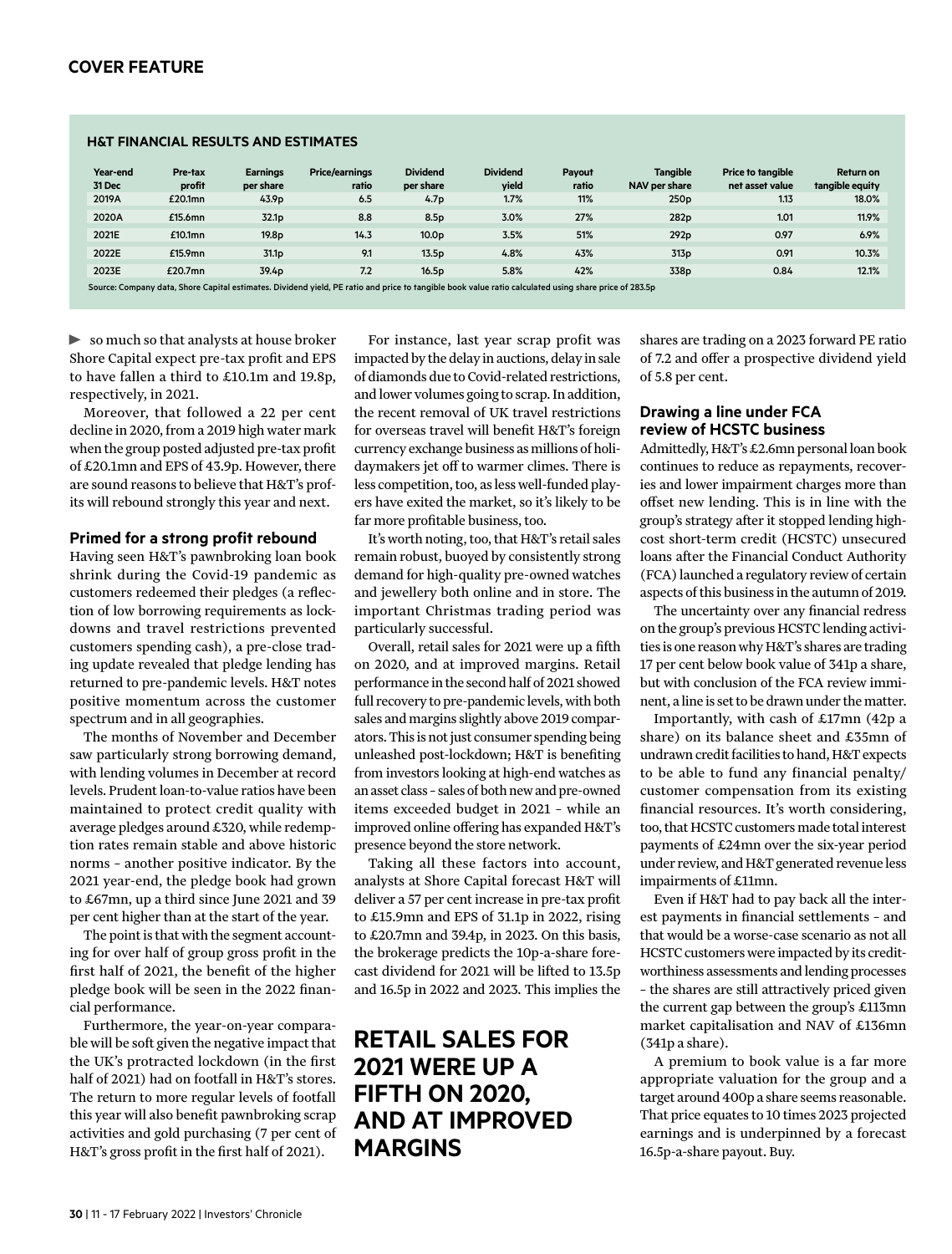# **TEKCAPITAL (TEK)**

**Aim: Share price:** 29.75p **Bid-offer spread:** 29.5-30p **Market value:** £42mn **Website:**tekcapital.com

- Belluscura listed shareholding backs up half of Tekcapital's own market value
- Nasdaq IPO of Innovative Eyecare likely to be well-received
- Salarius' own snack brand SaltMe! to roll out across one of the largest supermarket chains in North America
- 25 per cent discount to sum-of-the-parts valuations

**Tekcapital (TEK)**, an investment company focused on food technology, autonomous vehicles, smart eyewear and respiratory medical devices, is priced 25 per cent below conservative NAV estimates even though there is potential for material valuation uplifts from its portfolio companies.

# **E-glasses growth potential**

Tekcapital holds a 100 per cent stake in Lucyd, the first company to deliver prescription glasses with bluetooth technology that enables many common smartphone tasks to be performed hands-free via voice assistants. Lucyd Lyte e-glasses are prescription-ready, offer streamlined designs, have an ultra-light weight of just 1.2-1.4 ounces, and a best-inclass playback per charge.

It's a high-growth market and one that the e-glasses are set to capitalise on, being positioned at the intersection of the eyeglass, hearables and voice assistant markets, all of which have strong growth prospects:

• The eyewear market is forecast to be worth \$179bn (£132bn) by the end of 2026, based on a compound annual growth rate (CAGR) of 5.7 per cent (source: Fortune Business Insights).

• The hearables market size is projected to reach \$93.9bn by the end of 2026, based on a CAGR of 17.2 per cent (Source: Allied Market Research).

• More than 4bn voice assistant devices are currently in use worldwide with projected sales set to reach \$5.9bn by 2026, based on a CAGR of 30 per cent (Source: VynZ Research).

TekCapital's stake in Lucyd almost trebled in value to \$7.9mn in the six months to 31 May 2021 to account for 16 per cent of Tek's closing NAV of \$51mn. However, since then, Innovative Eyewear (Lucyd's 80 per centowned US operating subsidiary) raised

### **TEKCAPITAL'S PORTFOLIO FAIR VALUE ESTIMATE AT 3 FEBRUARY 2022**

| Portfolio company     | <b>Carrying value</b><br>31 May 2021 | <b>Estimated carrying</b><br>value 31 January 2022 | Value<br>per share | <b>Proportion of</b><br>shares held |
|-----------------------|--------------------------------------|----------------------------------------------------|--------------------|-------------------------------------|
| Guident               | \$22.0mn                             | \$22.0mn                                           | 11.7 <sub>p</sub>  | 100%                                |
| Lucyd                 | $$7.9$ mn                            | \$16,0mn                                           | 8.5 <sub>p</sub>   | 100%                                |
| <b>Salarius</b>       | \$3.6mn                              | \$4.3mn                                            | 2.3 <sub>p</sub>   | 97%                                 |
| <b>Belluscura</b>     | \$12.8mn                             | \$26.8mn                                           | 14.2p              | 15%                                 |
| <b>Smart Food Tek</b> | $$0.04$ mn                           | $$0.04$ mn                                         | 0.0 <sub>D</sub>   | 100%                                |
| Portfolio fair value  |                                      | \$69.1mn                                           | 36.6p              |                                     |
| Net cash              |                                      | \$6.0mn                                            | 3.2 <sub>p</sub>   |                                     |
| Intangible assets     |                                      | \$0.8 <sub>mn</sub>                                | 0.4 <sub>p</sub>   |                                     |
| <b>Total NAV</b>      |                                      | \$75.9mn                                           | 40.2 <sub>D</sub>  |                                     |

Source: Tekcapital's 2021 annual accounts, and London Stock Exchange filings post 30 June 2021. Lucyd valuation based on US\$20mr<br>pre-money valuation of Innovative Eyecare used for crowdfunding round, and pre-IPO. Belluscur



**MEDICAL PORTABLE 02 MARKET EXPECTED TO GROW TO \$2.4BN BY 2024**

\$0.5mn in crowdfunding at a pre-money valuation of \$20mn, which effectively doubled the value of Lucyd's equity stake to \$16m. Moreover, Innovative Eyewear has now filed to list its shares on Nasdaq to raise \$15mn in an IPO. The mid-point of the IPO valuation range implies an uplift of more than 50 per cent on the value of TekCapital's existing holding.

There are sound reasons to believe the IPO will appeal to investors. That's because the company is making strong operational progress since last year's product launch, when it signed a distribution agreement with DLandstromAssociates to build distribution of the bluetooth e-glasses in North America and establish distribution channels with general merchandise and speciality big-box stores including Walmart, Target and Best Buy.

Since then, the company has entered agreements with 85 direct retailing groups in addition to 31 indirect retailers in Canada through a multi-year distribution agreement with Marca Eyewear. Lucyd's goal is to have its eyewear carried in stores across North America and Europe by the end of 2022, and it is aggressively expanding its footprint, by improving its optician-centric business practices and through the introduction of a co-op marketing programme.

Sensibly Lucyd has beefed up its senior management team by appointing two notable sales directors to increase brand awareness and capitalise on the company's first-mover advantage.

# **Salarius**

TekCapital holds a 97.2 per cent stake in Salarius, a food technology business that owns a patented process to produce nanoparticle-sized salt, Microsalt, a new natural, non-GMO, kosher, low-sodium salt.

These small crystals dissolve faster on the tongue, so you need to use less salt, thus providing 'better for you' products that taste good and reduce sodium intake, which contributes to cardiovascular disease and leads to 17.6mn premature deaths a year around the world. The US Food and Drug Administration (FDA) estimates that reducing daily sodium intake from 3,400mg to 2,300mg per day will reduce 28,000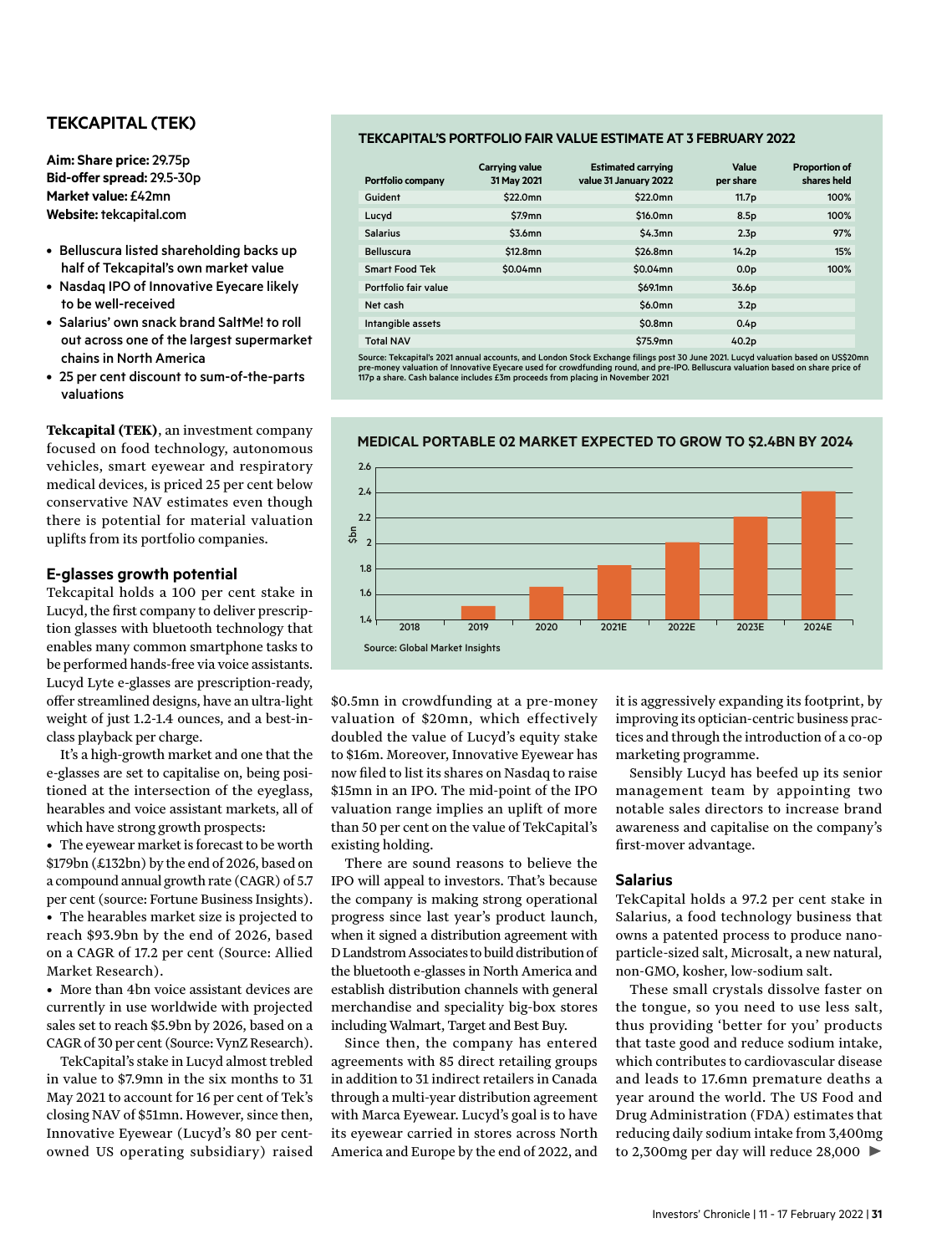$\triangleright$  to 50,000 premature deaths per year in the country.

Salarius' approach is to target food manufacturers, snack food manufacturers and the retail market. Sales are gaining traction as the company has signed up Kroger, one of the largest supermarket chains in North America, to roll out its own snack-food brand SaltMe! across 1,800 stores later this month. Expect other retailers to follow suit, and ecommerce sales to benefit from greater brand awareness.

The regulatory environment is favourable, too. That's because the FDA has provided the food industry with voluntary short-term goals for sodium content in commercially processed, packaged and prepared foods to reduce excess population sodium intake. This is a major positive for Salarius, and one that investors are starting to cotton on to.

At the start of 2022, US subsidiary Microsalt completed an oversubscribed crowdfund of \$750,000, which placed a postmoney valuation of \$5.75mn on the business. This means that TekCapital's 76 per cent stake in Microsalt is now worth \$4.37mn, or 21 per cent more than the 31 May 2021 valuation.

# **TekCapital's valuable stake in Belluscura**

TekCapital holds a valuable stake in respiratory medical device company **Belluscura (BELL:117p)**. Established in December 2015, the company completed its IPO on Aim in May 2021, raising gross proceeds of £17.5mn at  $45p$ a share to develop and commercialise intellectual property (IP) in the medical devices space.

Belluscura's first product, the X-PLO₂R, is a lightweight FDA-cleared portable oxygen concentrator (POC) that has been designed to replace larger, metal oxygen tanks and heavier POC devices. Weighing less than 1.5kg, it is the world's first modular POC and generates more oxygen by weight than any other FDA-cleared POCin its class. It can deliver up to 95 per cent pure oxygen to patients 24 hours a day, seven days a week, to help improve the quality of life for millions of people worldwide who suffer from chronic lung diseases, such as chronic obstructive pulmonary disease (COPD) and respiratory distress caused by Covid-19.

It's cost-effective, too. That's because users can swap out the filter cartridges to enable higher-capacity oxygen flow without having to buy a new device; like upgrading memory on a laptop. The result is significantly more affordable oxygen therapy for the life of the patient.

# **FOLLOWING THE SIGNING OF FIVE DISTRIBUTION AGREEMENTS IN NORTH AMERICA, BELLUSCURA FAR EXCEEDED ITS ANTICIPATED SALES VOLUME FOR FY2021**

It's certainly proving popular with customers. Following the signing of five distribution agreements in as many months in North America, Belluscura far exceeded its anticipated sales volume for the 2021 financial year. The directors are also confident the expected run rate for unit sales and revenue this year will be materially ahead of last year's forecasts, prompting house broker Dowgate Capital to push through upgrades both in November 2021 and again in January 2022.

Dowgate now believes that by 2023 Belluscura will reach profitability and turn cash-flow positive based on 14,000 unit sales at an average price of \$1,600 per unit.

Having hit that inflexion point, analysts are predicting 25,000 unit sales based on a 5 per cent share of the POC market in 2024 to produce revenue of \$55.1mn, cash profit of \$13.7mn and EPS of 7.5p.

This combination of rising revenue and a relatively fixed cost base could see both cash profit and EPS more than double in 2025 based on 50,000 units being sold on a gross margin of 50 per cent. On th is basis, Belluscura's shares are trading on a forward PE ratio of 15 (2024) and 7 (2025).

Investors clearly like the company's prospects, hence why the share price has risen from 45p at IPO to 117p. It's good news for TekCapital's shareholders as the company holds 17.1mn Belluscura shares that are now worth £20m (\$26.8mn), or more than double the \$12.8mn carrying value in TekCapital's last accounts.

# **Guident**

TekCapital owns a 100 per cent stake in Guident, a developer of remote monitoring and control software to improve the safety of autonomous vehicles (AV) and land-based delivery robots. The software incorporates artificial intelligence and advanced network technologies to minimize signal latency and improve reliability.



### **BELLUSCURA FINANCIAL FORECASTS 2021 TO 2025**

|                                           | 2021E     | 2022E          | 2023E               | 2024E                | 2025E             |  |  |  |
|-------------------------------------------|-----------|----------------|---------------------|----------------------|-------------------|--|--|--|
| Units sold                                | 377       | 4.000          | 14.000              | 25,000               | 50,000            |  |  |  |
| Revenue                                   | $$0.4$ mn | $$5.4$ mn      | \$23.6mn            | \$55.1mn             | \$111.9mn         |  |  |  |
| Ebitda                                    | -\$4.2mn  | $-$ \$5.5 $mn$ | \$1.2 <sub>mn</sub> | \$13.7 <sub>mn</sub> | \$34.0mn          |  |  |  |
| <b>EPS</b>                                | na        | na             | 0.1 <sub>p</sub>    | 7.5p                 | 17.0 <sub>p</sub> |  |  |  |
| PE                                        | na        | na             | na                  | 18                   | 8                 |  |  |  |
| Net cash                                  | \$15.6mn  | \$7.0mn        | $$5.5$ mn           | \$17.2mn             | \$44.9mn          |  |  |  |
| Source: Dowgate Capital (24 January 2022) |           |                |                     |                      |                   |  |  |  |

Source: Dowgate Capital (24 January 2022)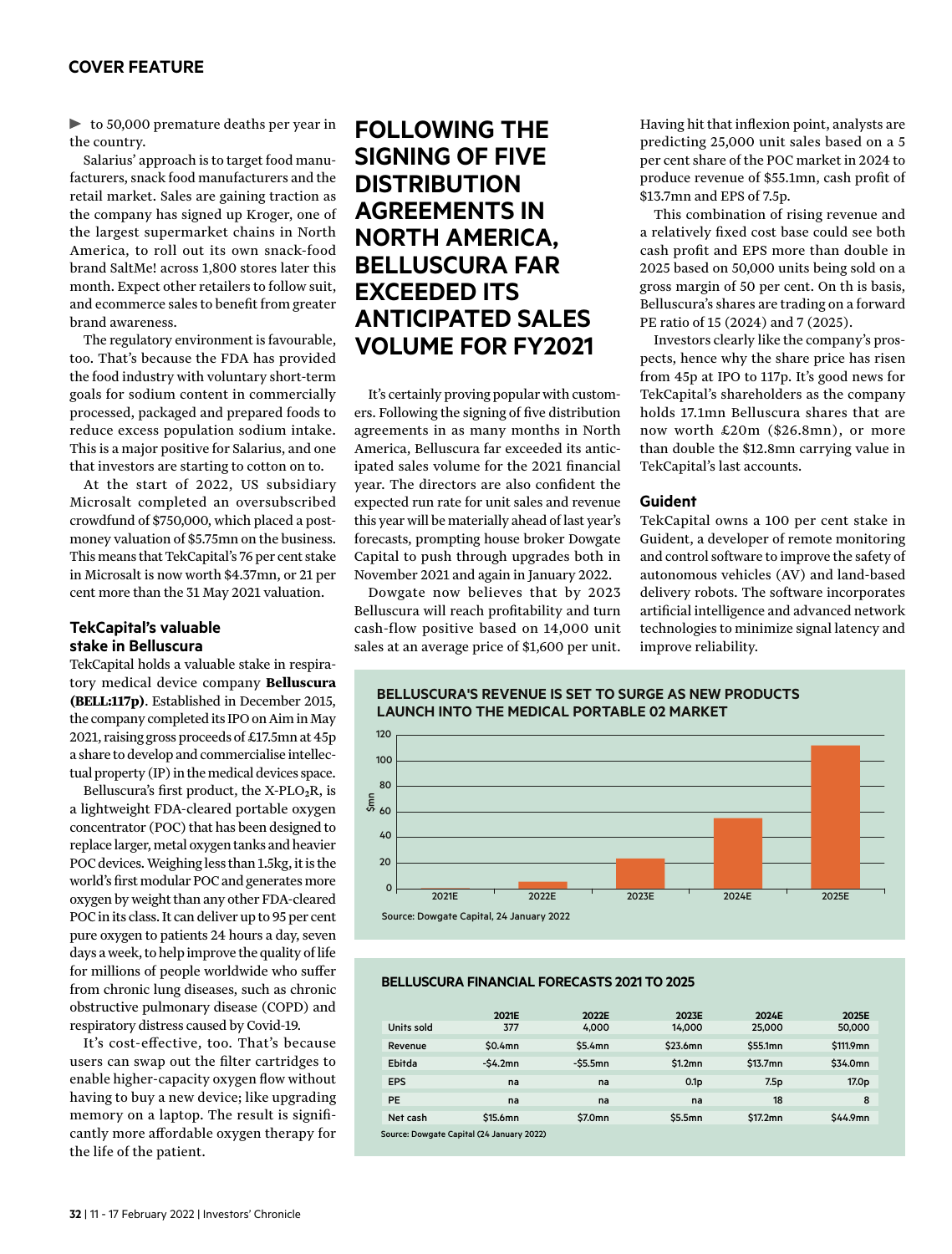While AVs are projected to be safer than traditional vehicles, there will still be mishaps, so Guident's management team believes remote human interaction is needed. Its first remote monitoring and control centre (RMCC) launched last year in Boca Raton, Florida to monitor multiple vehicles. The technology provides'last-mile' delivery fleet operators with an additional level of safety, while complying with Florida law, which requires an RMCC for AVs that do not have drivers or safety operators within the vehicles. It is covered by six US patents (several with foreign counterparts) and proprietary software designed to enhance the safety of autonomous deliveries.

It's a high-growth market as consumer preference for buying products through an online source is accelerating the growth of the autonomous last-mile delivery market. In addition, delivering a package by drones or by AV is rising due to demand for fast delivery of packages, which in turn boosts the growth of the last-mile market. To capitalise on the opportunity,Guident has entered strategic alliances with two US companies, Bestmile and Cirrus Core Networks.

Guident also owns the exclusive licence to US patent 8,941,251 from the Research Foundation of the State of New York. The patent enables the manufacture of electromagnetic regenerative shock absorbers with high energy densities that can recover a vehicle's vibration energy which is otherwise lost due to road irregularities, vehicle accelerations and braking. The unique design utilises rotary mechanical motion rectifiers that can be tuned to achieve better damping characteristics than existing shock absorbers.

Two listed original equipment manufacturers have already signed non-disclosure agreements to evaluate the potential of incorporating these new shock absorbers into their electric vehicles.

The total value of Guident's patents is \$28mn, although they were last valued at \$22mn in TekCapital's accounts.

### **Sum-of-the-parts valuation**

Marking TekCapital's stake in Belluscura to market value, and factoring in the postmoney valuation for the post-May 2021 crowdfunding capital raises for Salarius and Lucyd, suggests a conservative spot NAV estimate of \$75.9mn (40.2p a share at current exchange rates) which is 48 per cent higher than in the 2021 accounts.

Importantly, there should be upside to all investee company valuations, so much so that I feel that TekCapital's shares are heading towards 50p. Buy.

# **BILLINGTON (BILN)**

**Aim:** Share price: 207p **Bid-offer spread:** 204-210p **Market value:** £26.6mn **Website:** billington-holdings.plc.uk

- Pre-tax profit forecast to almost treble to £3mn in 2022
- 2022 estimated free cash flow of £7.2mn to double net cash to £13.6mn
- Forecast closing net cash equates to half the market capitalisation

In chapter seven of *The Intelligent Investor*, the seminal 1949 work of Benjamin Graham, the father of value investing, explains: "If we assume that it is the habit of the market to overvalue common stocks which have been showing excellent growth or are glamorous for some other reason, it is logical to expect that it will undervalue – relatively, at least – companies that are out of favour because of unsatisfactory developments of a temporary nature. This may be set down as a fundamental law of the stock market, and it suggests an investment approach that should be both conservative and promising." Mr Graham's theory, as mentioned above, was that a strong balance sheet will usually see a company through any short-term difficulties and provide a "margin for safety".

Barnsley-based **Billington (BILN)**, one of the UK's leading structural steel and construction safety solutions specialists, offers exactly that. The shares have lost half their value since the start of the Covid-19 pandemic as project delays, supply chain issues and input cost pressures impacted both revenue and profits. A pre-close trading update in November 2021 revealed that delays in the construction industrywould mean that certain projects will now complete in 2022. It was taken badly by investors as the shares sold off a further 20 per cent to a seven-year low.

However, this looks an opportune time to bottom fish and buy into what is a well-managed company that boasts a strong order book and good quality tender pipeline. It's worth pointing out that the directors believe that the strength of the order book "provides an increased degree of confidence for 2022 and beyond".

Indeed, having reduced its pre-tax profit estimate for 2021 by half to £1.1mn on revenue of £82mn at the time of the trading update last autumn, analyst John Cummins at house broker WH Ireland expects Billington to almost treble pre-tax profit to £3mn on revenue of £90m in 2022 as delayed projects complete and the company works through its robust order book.

On this basis, expect EPS of 20.3p and the maintained 2021 forecast dividend of 4.25p to be hiked to 4.6p. This implies the shares are being rated on a current-year forward PE ratio of 10 and offer a prospective dividend yield of 2.2 per cent.

# **Sound balance sheet and net cash to recover strongly**

Having built up working capital in ongoing projects that will see Billington's net cash position fall from £13.9mn to £6.9mn over the course of 2021 (WH forecasts), expect investment in inventories and trade receivables to unwind as projects complete and cash flows back into the business this year.

WH Ireland estimates £7.2mn operating free cash flow in 2022 after allowing for £2.7m of capital expenditure that is slightly higher than annual depreciation of £2.4mn. This explains why the brokerage forecasts closing net cash of £13.6mn at the end of 2022, a sum that equates to half Billington's market capitalisation.

The group has a rock-solid balance sheet, too, hence its ability to trade through a two-year period during which annual pre-tax profit has fallen from a peak of £5.9mn in 2019 to last year's projected low of £1.1mn. Indeed, NAV of £29.8mn (232p a share) included current assets of £33.4mn (mainly inventories, cash and trade receivables) at the half-year-end, a sum that is 1.8 times current liabilities of £18.4mn. Billington's strong liquidity cover and its ability to pay its bills are reassuring for both shareholders and customers. Unencumbered property, plant and equipment backs up half the market capitalisation, too.

# **Understanding the profit drivers**

With a heritage dating back over 70 years, Billington Structures is one of the UK's leading structural steelwork contractors. Its highly experienced workforce is capable of delivering projects from simple building frames to complex structures in excess of 15,000 tonnes.

Billington Structures' activities are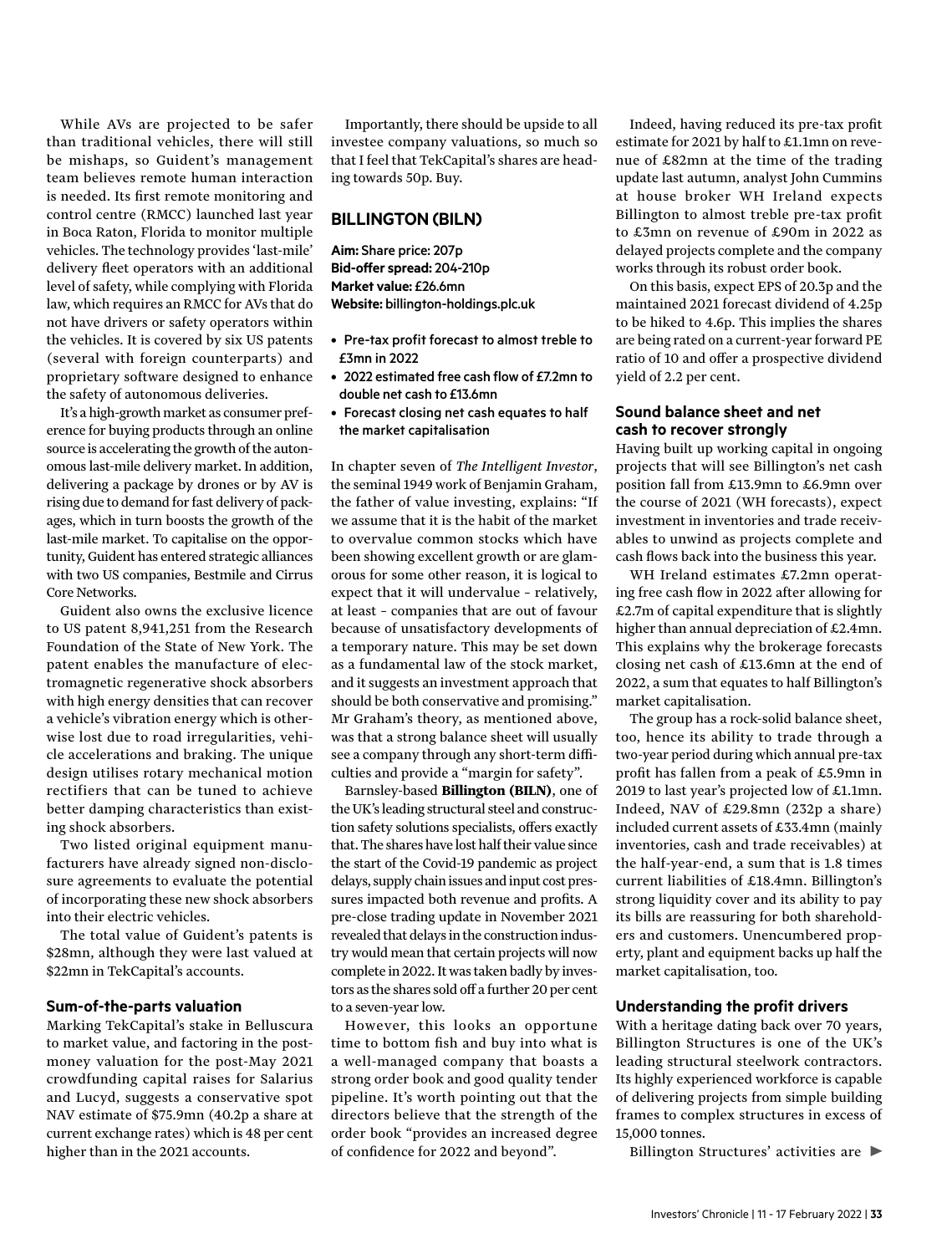supported by the group's Shafton business, which also offers a range of steel profiling services to a diverse range of external engineering and construction companies. In turn, this provides additional opportunities to increase capacity as well as allowing for the supply of value-added, complementary products and services.

Bearing this in mind, the group's structural steel business was operating at near-full capacity for much of last year, sub-contracting production as required to its longstanding, approved supply chain. Many of the projects undertakenwere in areas not significantly impacted by the Covid-19 pandemic, such as large retail distribution warehouses, rail infrastructure, Gigafactories and public sector works, which have a larger steel content per man hour than more complex projects such as commercial offices. The business is benefiting from the growth in datacentres, too.

Importantly, this work has enabled the group's facilities to operate efficiently and primed it to meet demand for projects in other sectors that had been delayed by the pandemic but are now being restarted.

Structural steel work accounts for around 90 per cent of group revenue, albeit at a lower margin than Billington's safety solutions activities, which offer perimeter-edge protection and fall-prevention systems for hire within the construction industry. Trading as easi-edge, this unit remains a significant contributor to group profit, but end-market demand remains below historic levels due to a subdued commercial office market. That said, utilisation rates are forecast to improve as the UK construction industry returns to more normalised trading conditions amid a lessening of pandemic-driven constraints.

# **Low operating margins set to recover**

Although raw material price increases and the availability of certain products have made for a more challenging trading environment, some industry experts believe that these cost pressures are starting to subside after the massive price hikes seen last year, thus lessening the impact on margins.

WH Ireland expects Billington's cash profit margin to rise from 3.9 to 6 per cent on 10 per cent higher revenue of £90m in 2022, the effect of which will result in 90 per cent of the £2.2mn rise in cash profit (from £3.2mn to £5.4mn) dropping through to operating profit, as well as boosting operating margin

# **BILLINGTON CASH FLOW SUMMARY**

| <b>Year to 31 December</b>   | 2018A      | 2019A      | 2020A      | 2021E      | 2022E      |
|------------------------------|------------|------------|------------|------------|------------|
| Operating profit             | $£5.1$ mn  | $£6.0$ mn  | $£1.8$ mn  | $£1.1$ mn  | $£3.0$ mn  |
| Depreciation                 | $£1.5$ mn  | $£1.8$ mn  | $£1.9$ mn  | $£2.1$ mn  | $£2.4$ mn  |
| Working capital              | $-£0.9$ mn | $£5.4$ mn  | $-E3.1$ mn | $-E7.0$ mn | £5.0mn     |
| Operating cash flow          | $£5.4$ mn  | $£12.9$ mn | $£0.4$ mn  | $-E3.8$ mn | $£10.4$ mn |
| Net capex                    | $-E2.0$ mn | $-f1.8$ mn | $-f2.2$ mn | $-E2.5$ mn | $-E2.7$ mn |
| Operating free cash flow     | $£2.6$ mn  | $£10.2$ mn | $-f2.6$ mn | $-£6.5$ mn | $£7.2$ mn  |
| Net acquisiitons/sale assets | $£0.3$ mn  | $£0.3$ mn  | $£0.3$ mn  | $£0.0$ mn  | $£0.0$ mn  |
| <b>Dividends</b>             | $-f1.4$ mn | $-f1.6$ mn | $£0.0$ mn  | $-£0.5$ mn | $-£0.5$ mn |
| Share issues                 | £0.0mn     | £0.0mn     | $£0.0$ mn  | $£0.0$ mn  | $£0.0$ mn  |
| Increase/(decrease) in cash  | $£1.2$ mn  | $£8.5$ mn  | $-E2.7$ mn | $-E7.3$ mn | £6.5mn     |
| Closing net cash/(debt)      | £7.6mn     | £16.4mn    | £13.9mn    | $£6.9$ mn  | £13.6mn    |
| Source: WH Ireland estimates |            |            |            |            |            |

from 1.4 to 3.3 per cent. That's still low, being half the level in 2018, but it's a step in the right direction.

# **Shareholder base and liquidity**

Admittedly, the six largest shareholders control 73 per cent of the 12.86mn shares in issue, so they are tightly held. However, they can still be traded between the official bid-offer spread and in minimum bargain sizes of around 2,000 shares. Although liquidity is below average, with 43 per cent of the shares not in public hands, this factor is set to work in our favour as the rebound in trading, surge in profits and free cash flow generation is likely to appeal to investors and supercharge the rerating.

Add to that an 11 per cent share price discount to NAV, decent dividend yield and potential for Billington to earn a 10 per cent post-tax return on equity in 2022, and the share price looks poised for strong recovery to last September's 300p highs, and perhaps beyond. Buy.

**WH IRELAND EXPECTS BILLINGTON'S CASH PROFIT MARGIN TO RISE FROM 3.9 TO 6 PER CENT ON 10 PER CENT HIGHER REVENUE OF £90MN IN 2022**

# **CONYGAR (CIC)**

**Aim:** Share price: 164.5p **Bid-offer spread:** 162-167p **Market value:** £98mn **Website:** conygar.com

- Planning approval likely to be granted for Island Quarter's next phase early in 2022
- Work on 702-bed student accommodation scheme to start this year
- Fully-let Cross Hands retail park in Carmarthenshire to be put on the market for sale

This is shaping up to be a pivotal year for shareholders in **Conygar (CIC)** as the Aim-traded property development and investment group accelerates the development of its flagship 36-acre Island Quarter site in Nottingham.

Formerly the Boots headquarters, Conygar acquired the site for £13.5mn in December 2016 and it was last valued by Knight Frank at £70.5mn to account for over half of Conygar's pro-forma NAV of £128.4mn (215p a share). Located close to the train station, Conygar plans a 2m sq ft mixed-use development encompassing a mixture of offices, residential flats, student accommodation, hotel, retail units and leisure facilities. Work on the construction of the first phase of the development (Canal Turn), incorporating a 21,500 sq ft food and beverage-led building, is scheduled for completion next month.

Expect construction of a 702-bed student accommodation scheme on one acre of the Nottingham site to start this year, too. There is no shortage of demand as the city has a large student population desperately in need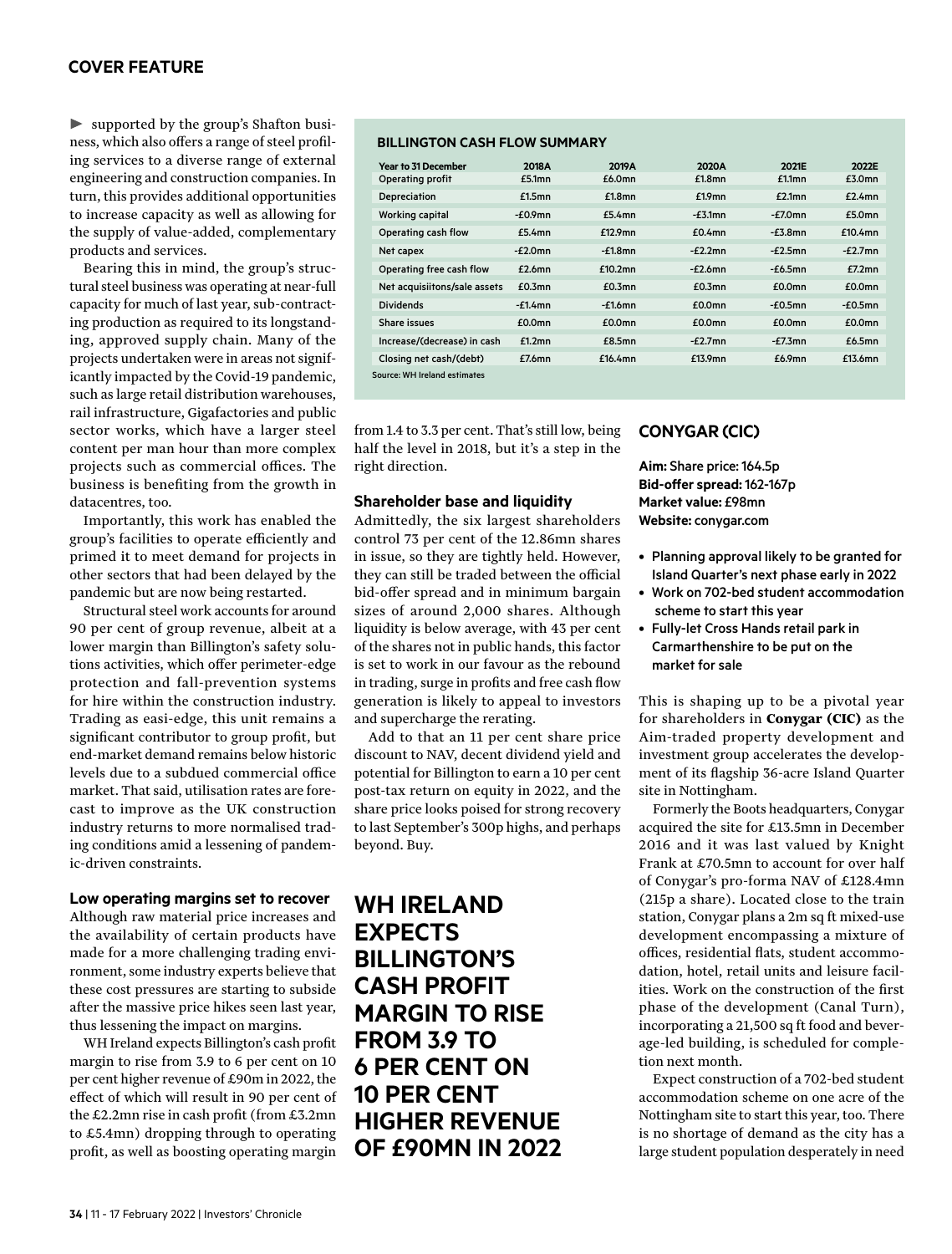of housing. In fact, students regularly bus in from surrounding towns, such is the lack of adequate accommodation available to them in the city.

Chief executive Robert Ware believes the scheme could generate a rent roll of £5.7mn based on market rents. This would imply a valuation of around £90mn based on current regional purpose-built student accommodation (PBSA) yields when construction completes in September 2023 ahead of the 2023-24 academic year. Construction costs of £54mn will be largely debt-funded, so Conygar could make a £30mn (60p a share) gain on the PBSA scheme alone after accounting for funding costs.

Furthermore, Ware expects planning approval to be granted shortly for the project's next phase, encompassing a 223-bedroom hotel to be managed by InterContinental Hotels, 247 residential apartments and 3,000 sq metres of flexible office space. The Nottingham residential market has been a regional hot spot during the current housing boom, so Conygar should have no difficulty securing funding offers for the first phase of 247 build-to-rent (BTR) flats, a tiny fraction of the potential 3,500 flats that could ultimately be built on the site, subject to planning approval. Ware is actively looking at debt funding, joint venture partners or selling assets to fund the Nottingham Island Quarter project.

It's worth noting that Knight Frank's valuation of Island Quarter equates to less than £2mn per acre, or half the £4mn per acre paid by the University of Nottingham for a nine-acre city centre office site, currently used by HMRC, that will become a new campus. Conygar's PBSA scheme only accounts for one acre of the 36-acre site, so there is material scope for additional valuation uplifts as the project develops.

For instance, the directors are in discussions with several organisations about taking commercial space on the site, including office space totalling 250,000 sq ft. Should these negotiations progress, it is expected that part of the net proceeds of December's £10.7mn placing will be used to fund the design and planning processes as required.

# **Strong balance sheet**

Importantly, Conygar is in a strong cash position. Having ended the six months to 30 September 2021 with net cash of £13.7mn, the group subsequently raised £10.7mn in an oversubscribed placing at 150p, on 17



Canal Turn: A new, canal-side destination for Nottingham with restaurants, bars and events space led by 2018 *MasterChef The Professionals* winner, Laurence Henry

December 2021. A few days later, Conygar completed the disposal of its industrial units in Selly Oak, Birmingham to **Watkin Jones (WJG)**, a leading developer specialising in PBSA and BTR housing, having previously agreed a conditional sale of the property, subject to change of use to PBSA. The disposal realised £7.17mn, or double book value.

In addition, Conygar plans to put its Cross Hands retail park in Carmarthenshire on the market for sale. It is fully occupied and produces annual rental income of £1.38mn from a strong and diverse tenant base including Lidl, B&M Retail, Costa Coffee, Iceland Foods, Domino's Pizza, Pets at Home, Burger King and Snap Fitness. The rentroll equates to 7.7 per cent of book value of £17.7mn. It should be easy to offload given that the retail warehousing market is recovering strongly.

# **Priced on a deep discount to break-up value**

After accounting for investments made in projects since 30 September 2021, my pro-forma NAV estimate of £128.4mn (215p a share) includes pro-forma cash of £24.7mn and £34.5mn of development and trading property, including the Cross Hands retail park. Factor in other current assets (mainly trade and other receivables), and I estimate that Conygar's current assets less all liabilities equate to around half its market capitalisation of £98mn.

Effectively, this leaves the Island Quarter scheme (£70.5mn last valuation, plus £6mn earmarked to complete the Canal Turn phase) and £2.9mn of deferred tax assets in the price for only two-thirds of their combined value, even though Island Quarter's undeveloped land is in Conygar's accounts for half the value per acre that similar nearby land parcels have sold for recently. Assuming the directors do further deals to unlock the value in the Nottingham project, as seems highly likely, then shareholders can expect substantial hikes in NAV.

There is value in the group's other development assets, too. For instance, key infrastructure has now completed at Conygar's Haverfordwest site (book value £8.6mn), thus enabling the sale of 729 plots of residential land; and the group's strategic land holdings in Anglesey could become hot property if the UK government presses the button on its mini-nuclear power station strategy. Buy.

# **HENRY BOOT (BOOT)**

**Main: Share price:** 283p **Bid-offer spread:** 281-285p **Market value:** £377mn **Website:** henryboot.co.uk

- 40 per cent discount to sum-of-the-parts valuations
- 39 per cent EPS growth forecast in 2022 following recent upgrades
- Current-year forward PE ratio of 11 set to fall to below 10

Established over 135 years ago, Sheffieldbased **Henry Boot (BOOT)** is one of the leading land development, property investment and development, and construction-based companies in the UK. It'sincrediblywell-run by respected management who have a track record of delivering, hence why the shares have produced an average annual total return of 12.4 per cent over the past two decades. Reinvest the income, and the holding has effectively doubled in value every six years.

Despite the impressive track record, the group's market capitalisation is at parity with analysts' end-2022 NAV estimates of £375mn, even though the balance sheet is modestly geared – net borrowings of £44mn at the end of 2021 – and includes a portfolio of investment properties valued at £106mn (including £12mn in joint ventures) as of the middle of last year.

The investment property portfolio not only offers upside – it produced an investment return of 6.7 per cent in the first half of 2021 – but a decent income stream underpinned by a 96 per cent rent collection rate, 88 per cent occupancy and weighted average unexpired lease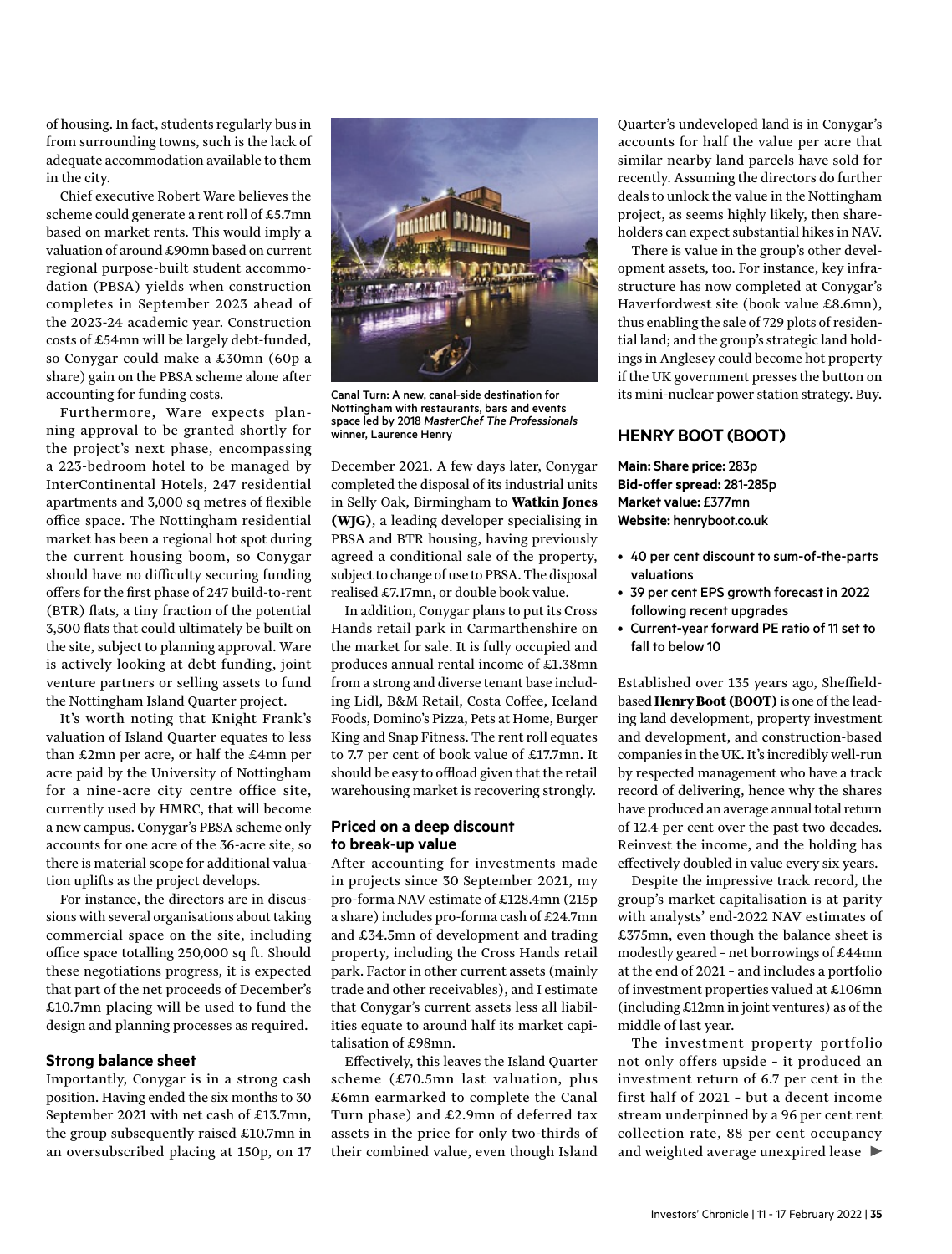**HENRY BOOT PRE-TAX PROFITS QUICKLY RETURNING TO PRE-CRISIS LEVEL (£MN)**



**HENRY BOOT PRICE-TO-BOOK VALUE**

Forward price/book (rolling 12-month basis, x)



 $\blacktriangleright$  term of 11 years. The portfolio mitigates earnings and investment risk, too.

Not that there seems to be much risk on the table right now, as a pre-close trading update ahead of annual results on 23 March 2022 prompted analysts at Panmure Gordon to upgrade their 2021 pre-tax profit estimates by 10 per cent to £34.1m. The broking house also pushed through eye-catching 14 per cent upgrades for 2022 when analysts expect pre-tax profit of £43.2m. On this basis, EPS will more than double last year to 18.7p to cover a forecast dividend of 6p a share three times over, and are expected to hit 25.9p in 2022 when a 6.5p-a-share payout is forecast.

Such is Henry Boot's growth trajectory, and strength of the order books and development pipeline, that there is a fair degree of confidence in 2023 forecasts that factor in 11 per cent EPS growth. On this basis, a current-year forward PE ratio of 11 is set to fall to below 10. All segments of the business are supporting the growth.

# **Firing on all cylinders**

Hallam Land, the group's land promotion division, has maintained the strong momentum shown in the first half of 2021 when it delivered a third higher operating profit of £14.8mn by selling 2,288 plots at an average profit per plot of £6,188. A strong housing market continues to underpin the business as housebuilders invest to match ongoing demand for homes from homebuyers. Moreover, Hallam added over 1,000 acres to its land bank in the second half, which subject to planning has potential to deliver 7,600 plots.

The total land bank of 92,500 plots includes a strategic land portfolio that is held as

inventory at the lower of cost or net realisable value. In accordance with this conservative accounting policy, no uplift in value is recognised within Boot's accounts relating to any of the 13,273 plots over which planning permission has already been secured. This means that any increase in value created from securing planning permission is only recognised on disposal, hence why the groupmakes bumper profits on sales.

To put the actual value of the land holdings into perspective, analysts at Panmure Gordon estimate that Hallam Land's land portfolio is worth £250mn on a simple recovered earnings basis if sold to a strategic buyer. This valuation is based on annual sales of 3,000 plots, the average for 2016 to 2019. However, given that the group is targeting 3,500 plot sales per year, then there could be 15 per cent upside to that valuation, implying a value closer to £290mn.

Effectively,what thismeansis that the underlying value of assets in the group's land holdings and investment property portfolio back up almost all of the company's £375mn market capitalisation. That leaves over £300mn of other assets in the price for free, including a residential housebuilder, Stonebridge Homes, Henry Boot Construction business, and a property development operation.

# **THERE IS SIGNIFICANT HIDDEN VALUE IN HENRY BOOT'S DEVELOPMENT DIVISION**

# **Trading on 40 per cent discount to sum-of-the-parts valuations**

Leeds-based premium housebuilder Stonebridge looks a hidden gem, completing 120 unit sales last year in a buoyant housing market in its North of England heartland. Its management has been investing in both headcount and land to scale up the operation, too.

Stonebridge's owned and controlled land bank currently stands at 1,157 plots, of which 912 plots have either detailed or outline planning permission, including a recent acquisition of a site at Armthorpe, Doncaster, which has detailed permission to deliver 232 plots.

In total, the land bank provides 5.7 years' supply based on a one-year rolling forward sales forecast. Stonebridge has secured more than two-thirds of its annual delivery target of 204 units for 2022, and the board's strategic objective is to growthis business to building 600 units per year.

Based on that aggressive output target, an average selling price of £350,000 and 15 per cent operating margin, Stonebridge could be making operating profit of more than £30mn within a few years. Henry Boot owns a 50 per cent share in the joint venture company, so even if you attribute a modest nine times earnings multiple to its share of the profits it's possible to arrive at a £140mn-plus valuation in the coming years. However, I am more conservative and value Henry Boot's share at £50mn based on 2022 output forecasts of 204 units.

There is significant hidden value in Henry Boot's Development (HBD) division, too. At the half-year-end, the business was working on 13 projects with a combined gross development value (GDV) of £444mn and had a short to medium-term pipeline with a GDV of £1.4bn. These projects are targeted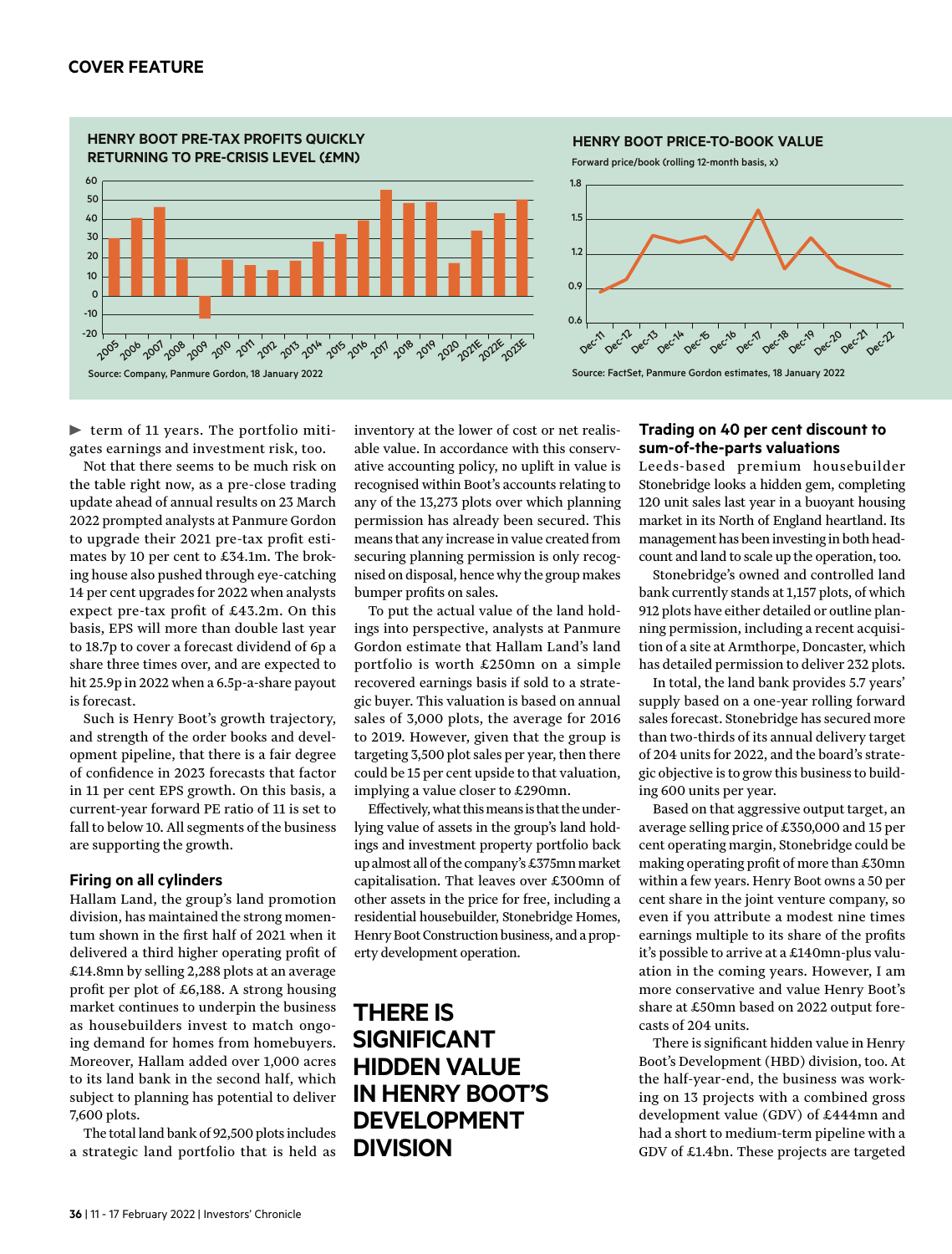

Henry Boot Development has started work to regenerate the 44-acre former James Bridge Copper Works in Walsall

across the industrial (72 per cent), residential (17 per cent) and urban commercial (11 per cent) markets.

Since the half-year end, HBD has acquired a site in Welwyn Garden City to deliver 71,000 sq ft of industrial warehouse space (GDV of £20mn), a build-to-rent scheme in Birmingham (GDV of £110mn) and a 20-acre industrial site in Rainham, London (GDV of £24mn). HBD has also been selected as preferred bidder to deliver a 200-acre scheme at Cheltenham Borough Council's Golden Valley Development, which is expected to create 12,000 new jobs, 3,700 new homes and 2m sq ft of commercial space. Analysts value HBD at around £182mn on a standalone basis based on the business delivering £200mn of projects a year on a 10 per cent operating margin.

There are three other main assets held by the group, which are valued as follows:

• £24mn valuation for Henry Boot's low-margin construction division (based on eight times earnings multiple).

• £20mn for a private finance initiative (PFI) 30-year contract to operate and maintain the A69 trunk road between Carlisle and Newcastle.

# **HENRY BOOT SUM-OF-THE-PARTS VALUATION**

| Company                              | <b>Valuation</b> | Basis of estimate for fair value assessment                                                                             |
|--------------------------------------|------------------|-------------------------------------------------------------------------------------------------------------------------|
| <b>Hallam Land</b>                   | £290mn           | Based on annual sales of 3,500 plots and<br>on recovered earnings basis                                                 |
| Henry Boot Development               | $£182$ mn        | Assumes delivery of projects worth £200mn GDV per year on<br>10 per cent operating margin and 9 times earnings multiple |
| Stonebridge                          | £50mn            | Based on 200 units sales for 2022 and nine times<br>operating profit margin                                             |
| <b>Henry Boot Construction</b>       | £24mn            | Multiple of eight times operating profit of £3mn                                                                        |
| <b>Banner Plant</b>                  | $£17$ mn         | One times book value                                                                                                    |
| A69 Road Link PFI contract           | £20mn            | Five years of post tax profit                                                                                           |
| Investment portfolio                 | £94mn            | Book value at 30 June 2021                                                                                              |
| Other assets                         | £6mn             | Book value at 30 June 2022                                                                                              |
| Valuation                            | £683mn           |                                                                                                                         |
| Net debt (31 December 2021)          | $f44$ mn         |                                                                                                                         |
| Sum-of-the-parts valuation           | £639mn           |                                                                                                                         |
| Shares in issue                      | $133.3$ mn       |                                                                                                                         |
| Sum-of-the-parts valuation per share | 479 <sub>p</sub> |                                                                                                                         |
| Source: Investors' Chronicle         |                  |                                                                                                                         |

# **HENRY BOOT EARNINGS ESTIMATES**

| Year end<br>31 Dec | <b>Sales</b> | Pre-tax<br>profit before<br>amortisation | <b>Earnings</b><br>per share | <b>Dividend</b><br>per share | Price/<br>earnings<br>ratio | <b>Enterprise</b><br>valuation/<br>Ebitda ratio | <b>Dividend</b><br>yield |
|--------------------|--------------|------------------------------------------|------------------------------|------------------------------|-----------------------------|-------------------------------------------------|--------------------------|
| 2020A              | £222.4mn     | $£17.1$ mn                               | 8.9 <sub>D</sub>             | 5.5 <sub>D</sub>             | 31.9                        | 20.4                                            | 1.9%                     |
| 2021E              | £232.8mn     | £34.1mn                                  | 18.7 <sub>D</sub>            | 6.0 <sub>D</sub>             | 15.1                        | 16.1                                            | 2.1%                     |
| 2022E              | £285.0mn     | £43.2mn                                  | 25.9 <sub>D</sub>            | 6.5 <sub>D</sub>             | 10.9                        | 11.8                                            | 2.3%                     |
| 2023E              | £354.2mn     | £50.4mn                                  | 28.9 <sub>p</sub>            | 7.0 <sub>D</sub>             | 9.8                         | 8.7                                             | 2.5%                     |
|                    |              |                                          |                              |                              |                             |                                                 |                          |

Source: Company data, Panmure Gordon estimates (18 January 2022)

• £16.8mn book value for the group's long-established plant hire company Banner.

On this basis, I arrive at a sum-of-the-parts valuation for the whole group of £639mn (479p a share), or 70 per cent above the current market capitalisation which is right at the bottom of the price-to-book range (1 to 1.4 times) over the past decade.

In a sector where consolidation is a feature, I am unlikely to be the only one running the slide rule over the business. Buy.

# **SYLVANIA PLATINUM (SLP)**

**Aim:** Share price: 92.5p **Bid-offer spread:** 92-93p **Market value:** £252mn **Website:** sylvaniaplatinum.com

- Payout of 9.7p a share forecast, implying prospective dividend yield of 10 per cent
- Rated on cash-adjusted PE ratio of 2.5
- Rhodium share of production being between two and three times that of its peers

**Sylvania Platinum (SLP)** is a fast-growing and low-cost South African producer and developer of the platinum group metals

(PGMs) platinum, palladium and rhodium, with two distinct lines of business: the re-treatment of PGM-rich chrome tailings material from mines in South Africa's North West Province; and the development of shallow mining operations and processing methods for low-cost PGM extraction.

The company's dump operations comprise seven active PGM recovery plants that treat chrome tailings from surrounding chrome mines. The chrome tailings re-treatment plant is located at Kroondal, and is managed by Aquarius Platinum Corporate Services. The operations are hugely profitable, producing 70,000 ounces (oz) of PGMs annually – although, as commodity prices in this space have softened since hitting highs in the first half of 2021, Sylvania's own profits will decline slightly in the current financial year to 30 June 2022.

However, this is more than baked into the current valuation with the shares trading on a forward PE ratio of four even though house broker Liberum estimates that Sylvania will have net cash of \$125m by the 30 June 2022 year-end, up from \$110mn on 31 December 2021. That forecast cash pile is worth 34p a share, so on a cash-adjusted basis the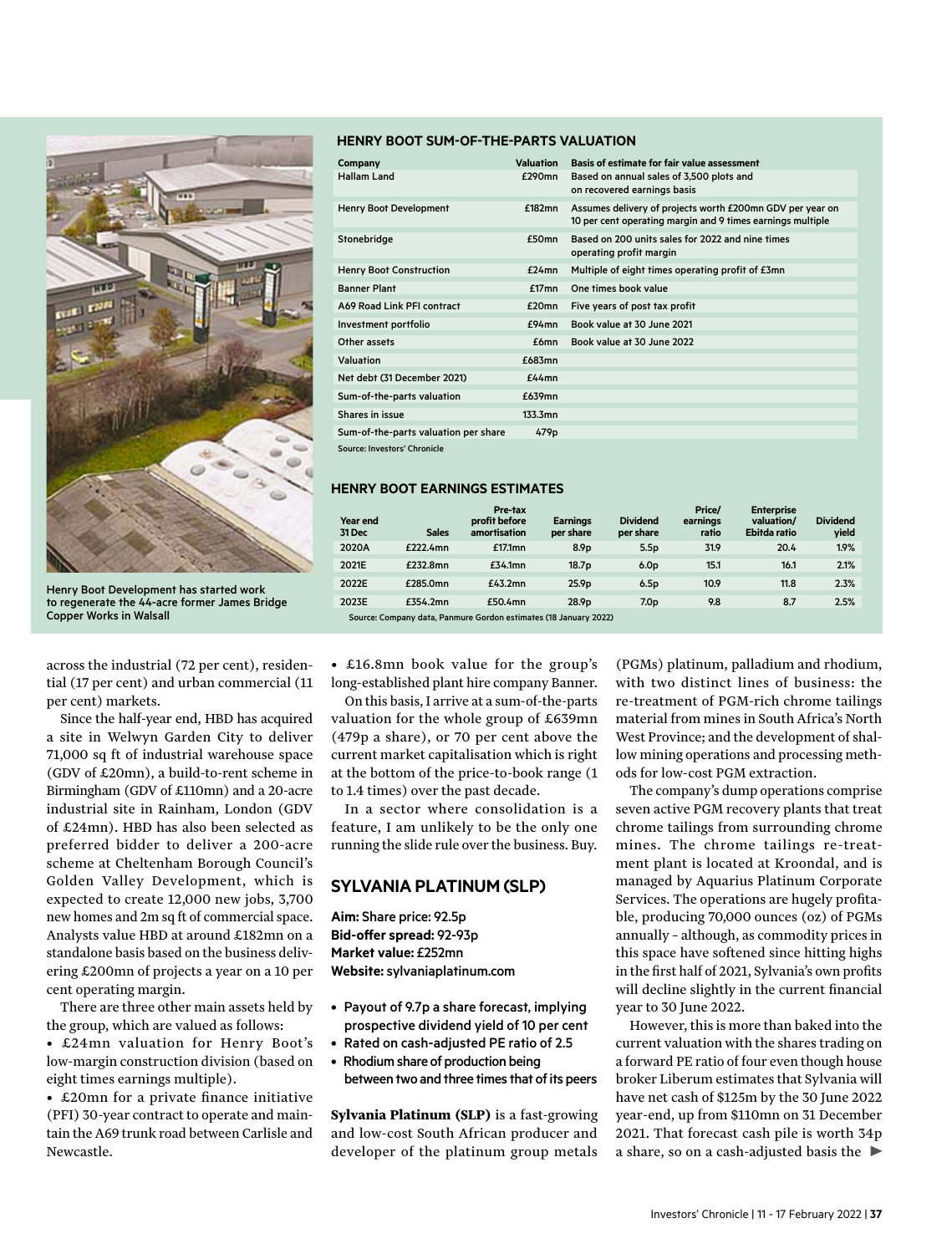# **COVER FEATURE**

shares are effectively being priced on 2.5 times EPS of 33.1¢. Liberum also predicts that cash could hit \$217m by June 2023, too, a sum worth almost 60p a share.

Furthermore, after Sylvania paid out 7.8p a share of dividends in the 2020-21 financial year, analysts at house broker Liberumexpect a total payout of 9.7p (including a special dividend) for the current year to 30 June 2022. On this basis, the prospective dividend yield is 10 per cent. There are sound fundamentals supporting these forecasts.

# **Operationally geared to higher automotive production**

Sylvania is one of the lowest-cost producers in the world – an average basket price of \$2,892 per oz in the second quarter of the current financial year was more than treble the \$862-an-oz cash cost from its dumping operations. The huge profit margin reflects Sylvania's rhodium share of production being between two and three times that of its peers, accounting for 57 per cent of group revenue.

Rhodium is a mining by-product whose major use is as a catalyst in three-way catalytic converters in cars. The metal is between two and three times more effective than platinum in the auto-catalyst and helps reduce nitrogen oxide emissions, so stricter emission targets imposed by governments have been buoying end-market demand from the automotive industry in recent years.

However, as has been well-documented, global automotive production rates were subdued last year due to the ongoing extreme tightness in the global supply of semi-conductors – a critical input for all modern vehicles. In fact, industry experts estimate that the waiting time for semi-conductor chips has more than doubled to over 25 weeks since the start of 2021. In turn, this has had a negative impact on PGM demand in all key auto-producing centres. The global automotive sector is likely to have only delivered 75mn light vehicles in 2021, down 15 per cent on pre-virus levels (2015-19), which has reduced total PGM demand by 2.4mn oz. As a result, spot prices have retreated and have remained subdued since May 2021 in response to deterioration in downstream demand and a build-up of surplus PGM for use in the auto-catalyst.

Bearing this in mind, and based on downstream industry activity, analysts at Liberum continue to forecast a recovery in chip supply in the first quarter of 2022, noting that "such an event is likely to prompt a lift in the buying rate of all automotive raw materials, lifting demand/prices for the PGM complex".

The broking house predicts auto-catalyst demand for rhodium to recover to 975,000 oz, up from 903,000 oz in 2021 and close to the 1m oz peak in 2019. Given that chemical, glass and electrical and other industrial industries account for 122,000 oz of global demand, this implies total global demand for the commodity of 1.1m oz.

The issue is that total mine output is only expected to be 750,000 oz, which means that recycling needs to hit a record high of 375,000 oz for the market to be in equilibrium. However, with used car prices surging in the past year, and used car inventories at record lows, scrap recycling volumes of rhodium will only recover once auto production recovers and inventories normalise. Forecasts of record levels of recycling may be too bullish. Any shortfall would be another positive for both the rhodium price and Sylvania's profits.

It's telling that the rhodium price rallied 18 per cent to \$16,750 per oz in the first five trading days of the year, albeit that is still well off last year's all-time high of \$27,000 an oz. ETF holdings have unwound to low levels and have yet to rebuild, so any increase in interest from



# **SYLVANIA PLATINUM KEY MODEL INPUTS**

| <b>Assumptions</b>    | 2017A  | 2018A  | 2019A  | 2020A  | 2021E  | 2022E  | 2023E  | 2024E  |
|-----------------------|--------|--------|--------|--------|--------|--------|--------|--------|
| Platinum (US\$/oz)    | 987    | 942    | 826    | 870    | 1.051  | 1.084  | 1.238  | 1.188  |
| Palladium (US\$/oz)   | 736    | 965    | 1.231  | 1.900  | 2.440  | 2.256  | 2.075  | 1,625  |
| Rhodium (US\$/oz)     | 821    | 1.626  | 2.662  | 7.068  | 18.891 | 16.569 | 20.375 | 18,750 |
| Gold (US\$/oz)        | 1.258  | 1.297  | 1.263  | 1.562  | 1.848  | 1.751  | 1.633  | 1,633  |
| Rand:US dollar        | 13.6   | 12.9   | 14.2   | 15.7   | 15.4   | 15.3   | 16.1   | 16.6   |
| <b>PGM</b> production | 70.869 | 71.027 | 72.089 | 69.026 | 70.044 | 70.427 | 78.610 | 78.610 |

# **SYLVANIA PLATINUM PROFIT FORECASTS**

| Year to 31 Dec                   | 2021A            | 2022E               | 2023E               | 2024E               |
|----------------------------------|------------------|---------------------|---------------------|---------------------|
| <b>Sales</b>                     | \$208mn          | $$205$ mn           | \$215mn             | \$204mn             |
| Ebitda                           | \$148mn          | $$137$ mn           | \$147 <sub>mn</sub> | \$134mn             |
| Operating profit                 | $$142$ mn        | $$131$ mn           | $$141$ mn           | \$128mn             |
| Operating profit margin          | 68.3%            | 64.1%               | 65.8%               | 62.8%               |
| Net interest                     | $$1.9$ mn        | \$3.8 <sub>mn</sub> | \$5.3 <sub>mn</sub> | \$8.6mn             |
| Pre-tax profit                   | \$144mn          | \$135mn             | \$147 <sub>mn</sub> | \$137 <sub>mn</sub> |
| Fully diluted earnings per share | 36.8c            | 33.1c               | 36.5c               | 33.0c               |
| Dividend per share               | 7.8 <sub>p</sub> | 9.7 <sub>p</sub>    | 7.0 <sub>p</sub>    | 8.0 <sub>p</sub>    |
| Leverage                         | 2021A            | 2022E               | 2023E               | 2024E               |
| Net cash                         | \$106mn          | \$125mn             | \$217mn             | \$290mn             |
| Net cash/EBITDA                  | 71.6%            | 91.2%               | 147.6%              | 216.4%              |
| Net cash/Market capitalisation   | 31.1%            | 36.7%               | 63.7%               | 85.1%               |

Source: Liberum Capital, Bloomberg. All numbers are stated on a post-IFRS 16 basis (e.g. net debt includes finance leases)